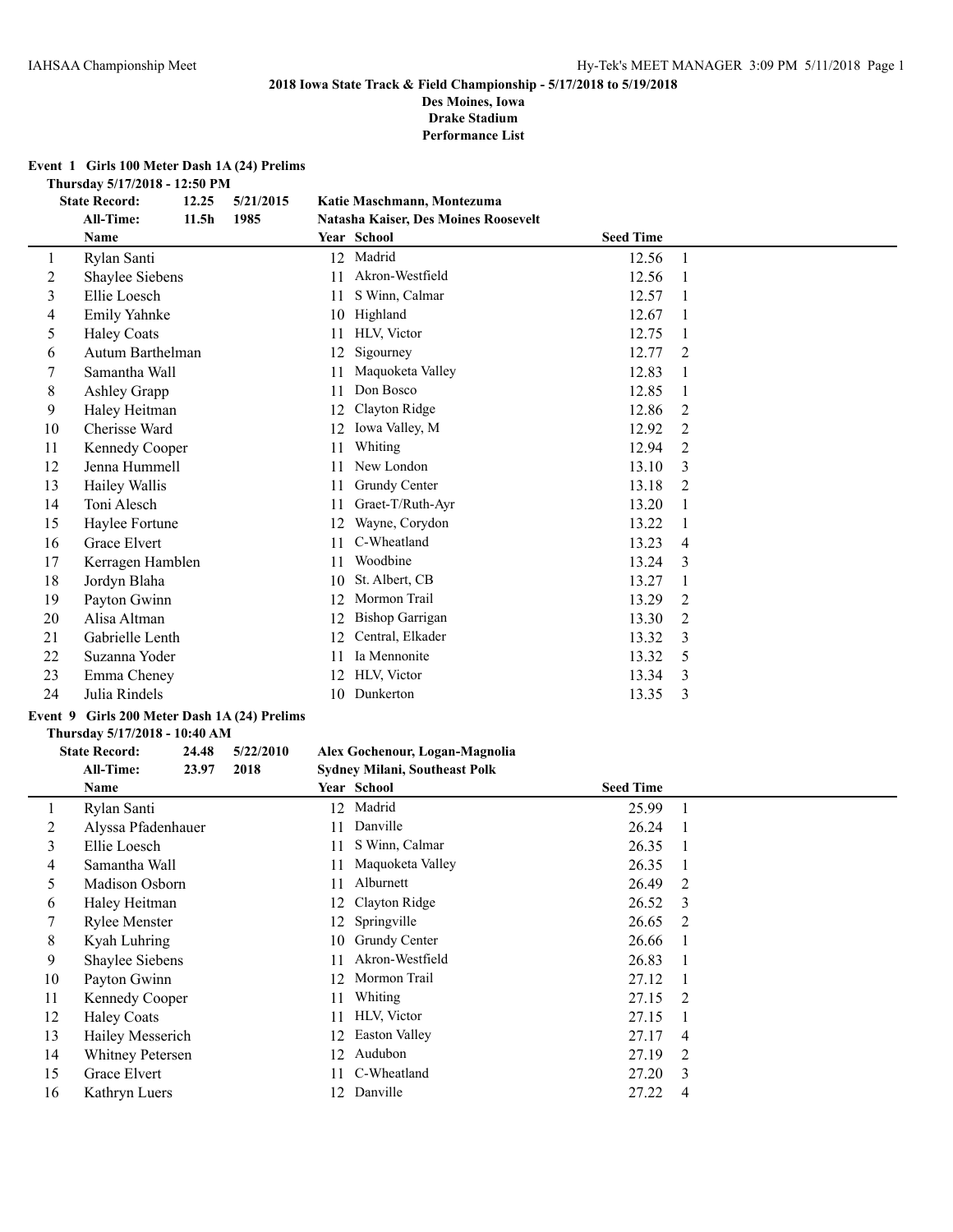**Des Moines, Iowa Drake Stadium**

**Performance List**

|                | Event 9  (Girls 200 Meter Dash 1A (24) Prelims) |       |           |    |                                      |                  |                |
|----------------|-------------------------------------------------|-------|-----------|----|--------------------------------------|------------------|----------------|
|                | Name                                            |       |           |    | Year School                          | <b>Seed Time</b> |                |
| 17             | Jade Hays                                       |       |           |    | 12 CR-Bayard                         | 27.26            | $\mathfrak{Z}$ |
| 18             | Kinley Saulsberry                               |       |           | 11 | Wapsie Val, F                        | 27.32            | $\overline{2}$ |
| 19             | Ashley Grapp                                    |       |           | 11 | Don Bosco                            | 27.39            | 3              |
| 20             | Kylee Sallee                                    |       |           |    | 09 Hudson                            | 27.42            | 4              |
| 21             | Amanda Brich                                    |       |           |    | 10 Tri-Center                        | 27.44            | 3              |
| 22             | Jenna Hummell                                   |       |           | 11 | New London                           | 27.52            | 5              |
| 23             | Toni Alesch                                     |       |           | 11 | Graet-T/Ruth-Ayr                     | 27.60            | 1              |
| 24             | Maddy Duncan                                    |       |           |    | 10 Sidney                            | 27.83            | $\mathbf{1}$   |
|                | Event 17 Girls 400 Meter Dash 1A (24)           |       |           |    |                                      |                  |                |
|                | Thursday 5/17/2018 - 1:20 PM                    |       |           |    |                                      |                  |                |
|                | <b>State Record:</b>                            | 55.75 | 5/16/2013 |    | Ellie Herzberg, Manson NW We         |                  |                |
|                | <b>All-Time:</b>                                | 53.70 | 2018      |    | <b>Sydney Milani, Southeast Polk</b> |                  |                |
|                | Name                                            |       |           |    | Year School                          | <b>Seed Time</b> |                |
| 1              | Alyssa Pfadenhauer                              |       |           |    | 11 Danville                          | 59.00            | $\mathbf{1}$   |
| $\overline{c}$ | Shateah Wetering                                |       |           |    | 10 Montezuma                         | 59.25            | $\mathbf{1}$   |
| 3              | Rachel Fehr                                     |       |           | 09 | WB-Mallard                           | 1:00.02          | 1              |
| 4              | Regan Sylvester                                 |       |           | 12 | Sioux Ctrl, SR                       | 1:00.72          | $\overline{2}$ |
| 5              | Macie Boots                                     |       |           | 11 | HLV, Victor                          | 1:01.11          | 2              |
| 6              | Payton Gwinn                                    |       |           |    | 12 Mormon Trail                      | 1:01.14          | $\mathbf{1}$   |
| 7              | Taylor Hanna                                    |       |           | 09 | Saint Ansgar                         | 1:01.18          | $\mathbf{1}$   |
| 8              | Maggie Walker                                   |       |           | 09 | Newell-Fonda                         | 1:01.26          | 3              |
| 9              | Drew Jensen                                     |       |           | 11 | Midland, Wyoming                     | 1:01.75          | $\mathbf{1}$   |
| 10             | Maddy Duncan                                    |       |           | 10 | Sidney                               | 1:02.12          | $\mathbf{1}$   |
| 11             | Morgan Arjes                                    |       |           |    | 12 North Butler                      | 1:02.24          | 2              |
| 12             | Suzanna Yoder                                   |       |           | 11 | Ia Mennonite                         | 1:02.25          | 2              |
| 13             | Hannah Schutte                                  |       |           |    | 11 MFL MarMac                        | 1:02.81          | $\overline{2}$ |
| 14             | Erin Flattery                                   |       |           | 11 | St. Edmond, FD                       | 1:03.14          | 1              |
| 15             | Samantha Kalarovich                             |       |           |    | 10 C-Wheatland                       | 1:03.46          | 3              |
| 16             | Whitney Petersen                                |       |           |    | 12 Audubon                           | 1:03.57          | $\overline{2}$ |
| 17             | Gabby Cadwell                                   |       |           | 11 | <b>IKM-Manning</b>                   | 1:03.62          | 3              |
| 18             | Emma Dusanek                                    |       |           | 11 | Midland, Wyoming                     | 1:03.73          | 3              |
| 19             | Tara Peterson                                   |       |           | 09 | Stanton                              | 1:04.48          | $\overline{2}$ |
| 20             | Cheyenne Behrends                               |       |           |    | 10 Clarksville                       | 1:04.51          | 1              |
| 21             | Laurel Degen                                    |       |           | 11 | <b>Bishop Garrigan</b>               | 1:04.53          | 4              |
| 22             | Jada Mitchell                                   |       |           |    | 09 Kee, Lansing                      | 1:04.57          | 4              |
| 23             | Tayah Struble                                   |       |           | 09 | W Monona                             | 1:05.23          | 1              |
| 24             | Sabrina Rife                                    |       |           |    | 10 W Harrison                        | 1:05.33          | $\overline{2}$ |

### **Event 25 Girls 800 Meter Run 1A (24) Saturday 5/19/2018 - 10:30 AM**

# **State Record: 2:09.60 5/20/2006 Brooke Dinsdale, North Tama**

# **All-Time: 2:07.18 2016 Joy Ripslinger, Assumption, Dav Name School Seed Time Seed Time** 1 Emily Staal 10 Central City 2:25.71 1 2 Katie Brennan 11 Kee, Lansing 2:26.31 2 3 Janette Schraft 11 East Mills 2:26.32 1<br>4 Emma Lucas 11 Bedford 2:27.72 2 Emma Lucas 11 Bedford 2:27.72 2 Aubrie Fisher 11 AGWSR 2:27.91 1 Felicity Taylor 12 S Winn, Calmar 2:29.05 1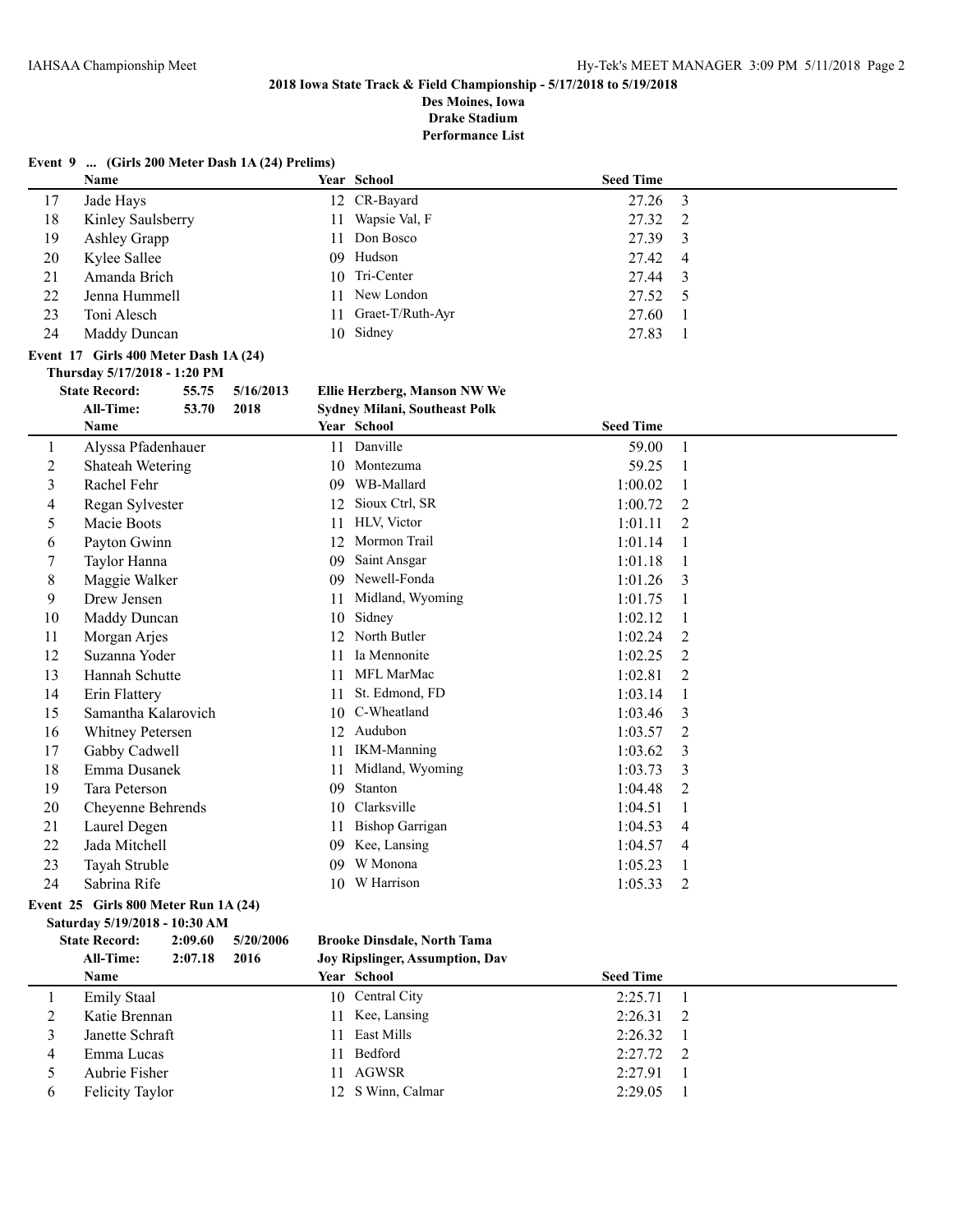**Des Moines, Iowa Drake Stadium**

**Performance List**

### **Event 25 ... (Girls 800 Meter Run 1A (24))**

|                       |      |                     | <b>Seed Time</b>                 |                |
|-----------------------|------|---------------------|----------------------------------|----------------|
| Annika Frank          |      |                     | 2:29.78                          | 3              |
| Morgan Hansen         | 10   | Hudson              | 2:29.92                          | $\mathfrak{D}$ |
| <b>Bailey Sievers</b> | 09   | Newell-Fonda        | 2:30.10                          |                |
| Jessica Regenwether   | 09   | Hudson              | 2:30.18                          | 3              |
| Reagan Weinheimer     | 10   | Nodaway Vall        | 2:30.29                          |                |
| Ellie Steere          | 10   | Tripoli             | 2:30.38                          | 4              |
| Katie Noah            | 09   | Earlham             | 2:31.35                          |                |
| Regan Sylvester       | 12   | Sioux Ctrl, SR      | 2:31.77                          | $\overline{2}$ |
| Peyton Pogge          | 09   | Tri-Center          | 2:32.64                          |                |
| Elise Emmick          | 12.  | <b>SE</b> Warren    | 2:32.69                          | 2              |
| Cecelia Hemsworth     | 12   | Winfield-Mt. U      | 2:33.08                          |                |
| Abby Landwehr         | 11   | St. Edmond, FD      | 2:33.62                          | 2              |
| Rachel Hawkins        | 10   | B-G-M, Brook        | 2:33.88                          |                |
| Kia Rassmussen        | 12.  | <b>IKM-Manning</b>  | 2:34.28                          | 3              |
| Mady Klingenborg      | 10   | North Butler        | 2:34.35                          | 2              |
| <b>Ruth Schares</b>   | 12   | Valley Lutheran     | 2:34.60                          | 5              |
| Acey Jellison         | 11   | Seymour             | 2:36.18                          | 3              |
| Kaylee Knaack         | 10   | <b>River Valley</b> | 2:36.40                          | 2              |
|                       | Name |                     | Year School<br>12 Marquette Cath |                |

# **Event 33 Girls 1500 Meter Run 1A (24)**

**Saturday 5/19/2018 - 2:45 PM**

# **State Record: 4:35.87 5/24/2014 Rebekah Topham, Griswold**

**All-Time: 4:26.39 2011 Shelby Houlihan, Sioux City East**

|         |                        | $_{\rm{50}}$           |                           |  |
|---------|------------------------|------------------------|---------------------------|--|
|         | Name                   | Year School            | <b>Seed Time</b>          |  |
| $\perp$ | Janette Schraft        | East Mills<br>11       | 4:58.69                   |  |
| 2       | Emma Lucas             | Bedford<br>11          | $\overline{2}$<br>5:01.86 |  |
| 3       | McKenna Weaver         | <b>West Fork</b><br>11 | 5:06.86                   |  |
| 4       | Aubrie Fisher          | <b>AGWSR</b><br>11     | 5:09.09                   |  |
| 5       | Kori Wedeking          | Clarksville<br>10      | 5:12.08<br>2              |  |
| 6       | Janelle Staal          | Central City<br>11     | 5:13.02<br>1              |  |
|         | Jenna Twait            | Hudson<br>10           | 3<br>5:17.03              |  |
| 8       | Peyton Pogge           | Tri-Center<br>09       | 5:19.49<br>1              |  |
| 9       | Jasmine Mueller        | Central, Elkader<br>10 | 5:19.66<br>2              |  |
| 10      | Elise Emmick           | SE Warren<br>12        | 5:20.39                   |  |
| 11      | <b>Addy Carlson</b>    | Saint Ansgar<br>11     | 5:20.99<br>2              |  |
| 12      | <b>Addison Parrott</b> | Danville<br>09         | 5:22.51                   |  |
| 13      | Cheyenne Shaw          | N Mahaska<br>10        | 5:22.83<br>1              |  |
| 14      | Lexi Brown             | New London<br>11       | 5:23.18<br>2              |  |
| 15      | Lindsey Davidson       | Nwood-Kensett<br>10    | 3<br>5:24.89              |  |
| 16      | Lily Elhers            | Glad-Reinbeck<br>11    | 5:26.06<br>4              |  |
| 17      | Halle Kilburg          | Marquette Cath<br>10   | 3<br>5:26.23              |  |
| 18      | Sophie Selenke         | Hudson<br>10           | 5:26.86<br>5              |  |
| 19      | Kylie Petersen         | Boyer Valley<br>09     | 2<br>5:28.29              |  |
| 20      | Kyla Wilkening         | GMG, Garwin<br>12      | 5:28.88<br>2              |  |
| 21      | J'Lyn Knutson          | Melcher-Dallas<br>09   | 2<br>5:29.64              |  |
| 22      | Abby Landwehr          | St. Edmond, FD<br>11   | 5:30.40<br>1              |  |
| 23      | Katie Gore             | W Harrison<br>09       | 3<br>5:31.26              |  |
| 24      | Kaitlyn Goth           | MMC/RU<br>10           | 5:34.05                   |  |
|         |                        |                        |                           |  |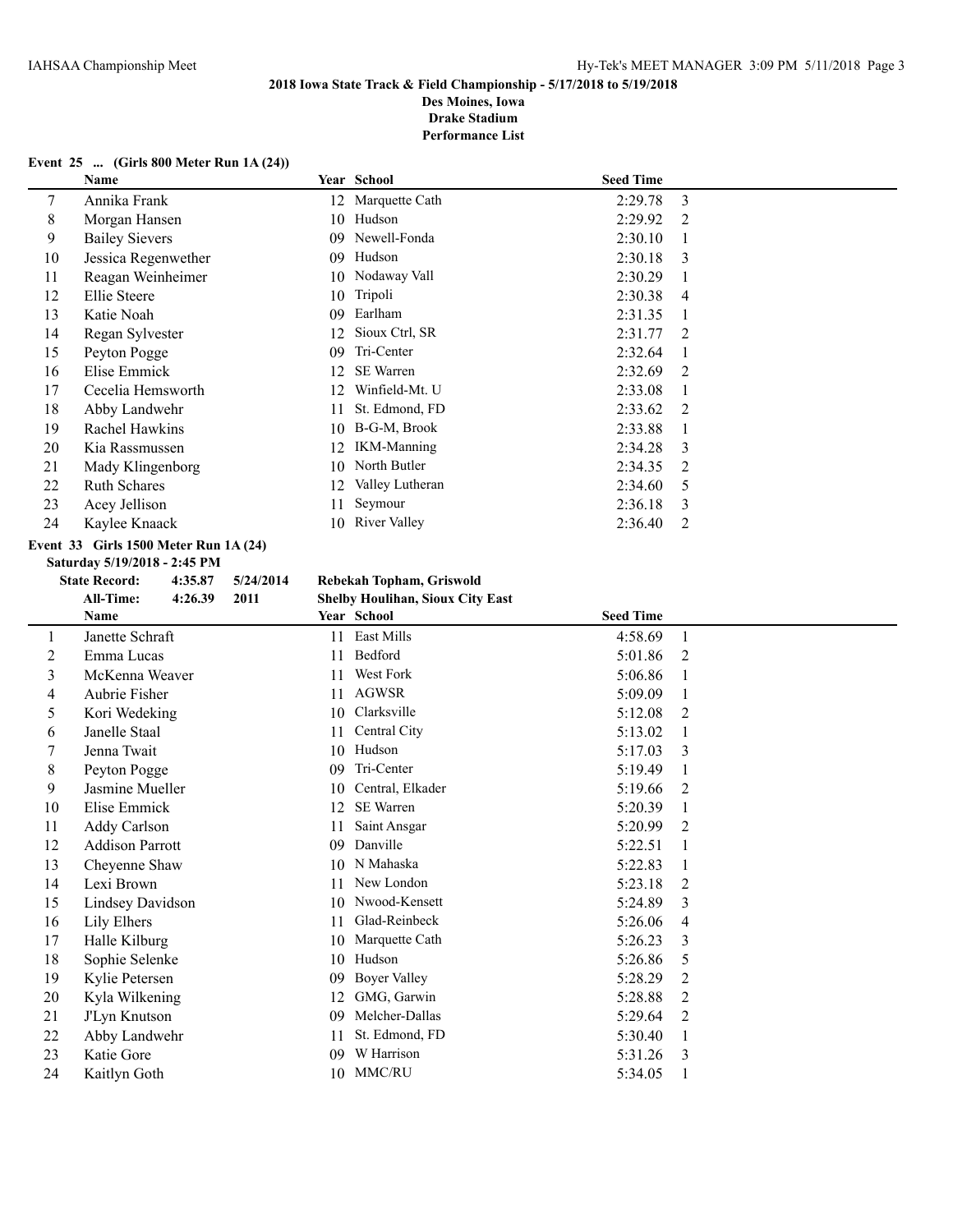**Des Moines, Iowa Drake Stadium**

**Performance List**

**Event 41 Girls 3000 Meter Run 1A (24)**

**Thursday 5/17/2018 - 9:40 AM**

|                | <b>State Record:</b>    | 9:56.54 | 5/16/2013 |    | <b>Leah Seivert, Sibley-Ochey</b> |                  |   |  |
|----------------|-------------------------|---------|-----------|----|-----------------------------------|------------------|---|--|
|                | <b>All-Time:</b>        | 9:24.67 | 5/22/2014 |    | Stephanie Jenks, Linn-Mar         |                  |   |  |
|                | Name                    |         |           |    | Year School                       | <b>Seed Time</b> |   |  |
| 1              | Emma Lucas              |         |           | 11 | Bedford                           | 10:44.78         |   |  |
| $\overline{c}$ | <b>Emily Staal</b>      |         |           | 10 | Central City                      | 10:50.42         |   |  |
| 3              | Aubrie Fisher           |         |           | 11 | <b>AGWSR</b>                      | 10:57.33         |   |  |
| 4              | Kori Wedeking           |         |           | 10 | Clarksville                       | 11:04.33         | 2 |  |
| 5              | Janette Schraft         |         |           | 11 | <b>East Mills</b>                 | 11:05.58         | 2 |  |
| 6              | McKenna Weaver          |         |           | 11 | West Fork                         | 11:11.30         |   |  |
| 7              | Katie Brennan           |         |           | 11 | Kee, Lansing                      | 11:14.38         | 2 |  |
| 8              | Jenna Twait             |         |           | 10 | Hudson                            | 11:18.41         | 3 |  |
| 9              | Addy Carlson            |         |           | 11 | Saint Ansgar                      | 11:21.54         | 2 |  |
| 10             | Cheyenne Shaw           |         |           | 10 | N Mahaska                         | 11:26.35         |   |  |
| 11             | <b>Lindsey Davidson</b> |         |           | 10 | Nwood-Kensett                     | 11:28.23         | 3 |  |
| 12             | Peyton Pogge            |         |           | 09 | Tri-Center                        | 11:29.58         |   |  |
| 13             | Elise Emmick            |         |           | 12 | <b>SE</b> Warren                  | 11:31.16         |   |  |
| 14             | Kyla Wilkening          |         |           | 12 | GMG, Garwin                       | 11:31.63         | 2 |  |
| 15             | <b>Addison Parrott</b>  |         |           | 09 | Danville                          | 11:34.90         |   |  |
| 16             | Lexi Brown              |         |           | 11 | New London                        | 11:36.76         | 2 |  |
| 17             | Kaitlyn Goth            |         |           | 10 | MMC/RU                            | 11:39.81         |   |  |
| 18             | Lily Elhers             |         |           | 11 | Glad-Reinbeck                     | 11:50.99         | 4 |  |
| 19             | Halle Kilburg           |         |           | 10 | Marquette Cath                    | 11:53.08         | 3 |  |
| 20             | J'Lyn Knutson           |         |           | 09 | Melcher-Dallas                    | 11:54.97         | 2 |  |
| 21             | Elise Boulton           |         |           | 09 | Montezuma                         | 11:54.98         | 3 |  |
| 22             | Abby Landwehr           |         |           | 11 | St. Edmond, FD                    | 12:00.10         |   |  |
| 23             | Sheridan LaCoste        |         |           | 12 | Rockford                          | 12:02.60         | 4 |  |
| 24             | Kourtney Schnurr        |         |           | 11 | HM-Sanborn                        | 12:07.60         | 2 |  |

## **Event 49 Girls 100 Meter Hurdles 1A (24) Prelims**

### **Friday 5/18/2018 - 10:00 AM**

# **State Record: 14.07 5/21/2010 Alex Gochenour, Logan-Magnol**

|    | <b>All-Time:</b><br>13.90 | 4/13/2010 | Alex Gochenour, Logan-Mag. |                  |                |
|----|---------------------------|-----------|----------------------------|------------------|----------------|
|    | Name                      |           | <b>Year School</b>         | <b>Seed Time</b> |                |
|    | Autum Barthelman          | 12        | Sigourney                  | 15.39            | $\overline{1}$ |
| 2  | Sailor Hinegardner        | 12        | Baxter                     | 16.05            |                |
| 3  | Marian Coover             | 10        | B-G-M, Brook               | 16.11            | 2              |
| 4  | Lexi Shike                | 09        | Nodaway Vall               | 16.15            |                |
| 5  | Gabrielle Moellers        | 12        | Starmont                   | 16.20            |                |
| 6  | Emma Atwood               |           | Cent Decatur               | 16.22            |                |
|    | Kerstyn Matusik           | 12        | Woodbine                   | 16.30            |                |
| 8  | Sydney Livermore          | 10        | Gehlen Cath, L             | 16.31            | -2             |
| 9  | Olivia Miller             | 10        | Tripoli                    | 16.44            | 2              |
| 10 | Lizzie Garber             | 09        | <b>BCLUW</b>               | 16.46            | $\mathcal{E}$  |
| 11 | Riley Bell                | 10-       | Cent Decatur               | 16.57            | $\overline{2}$ |
| 12 | Erin Strohmeyer           | 12        | Sioux Ctrl, SR             | 16.70            |                |
| 13 | Olivia Eckels             | 12        | East Union                 | 16.74            | $\mathcal{E}$  |
| 14 | <b>Mallory Loftus</b>     |           | 10 Lynnville-Sully         | 16.75            | 4              |
| 15 | Dannielle Boettcher       | 12        | Sioux Ctrl, SR             | 16.80            | $\overline{2}$ |
| 16 | Sutton Schlumbohm         |           | 10 Cent Lyon               | 16.90            | 3              |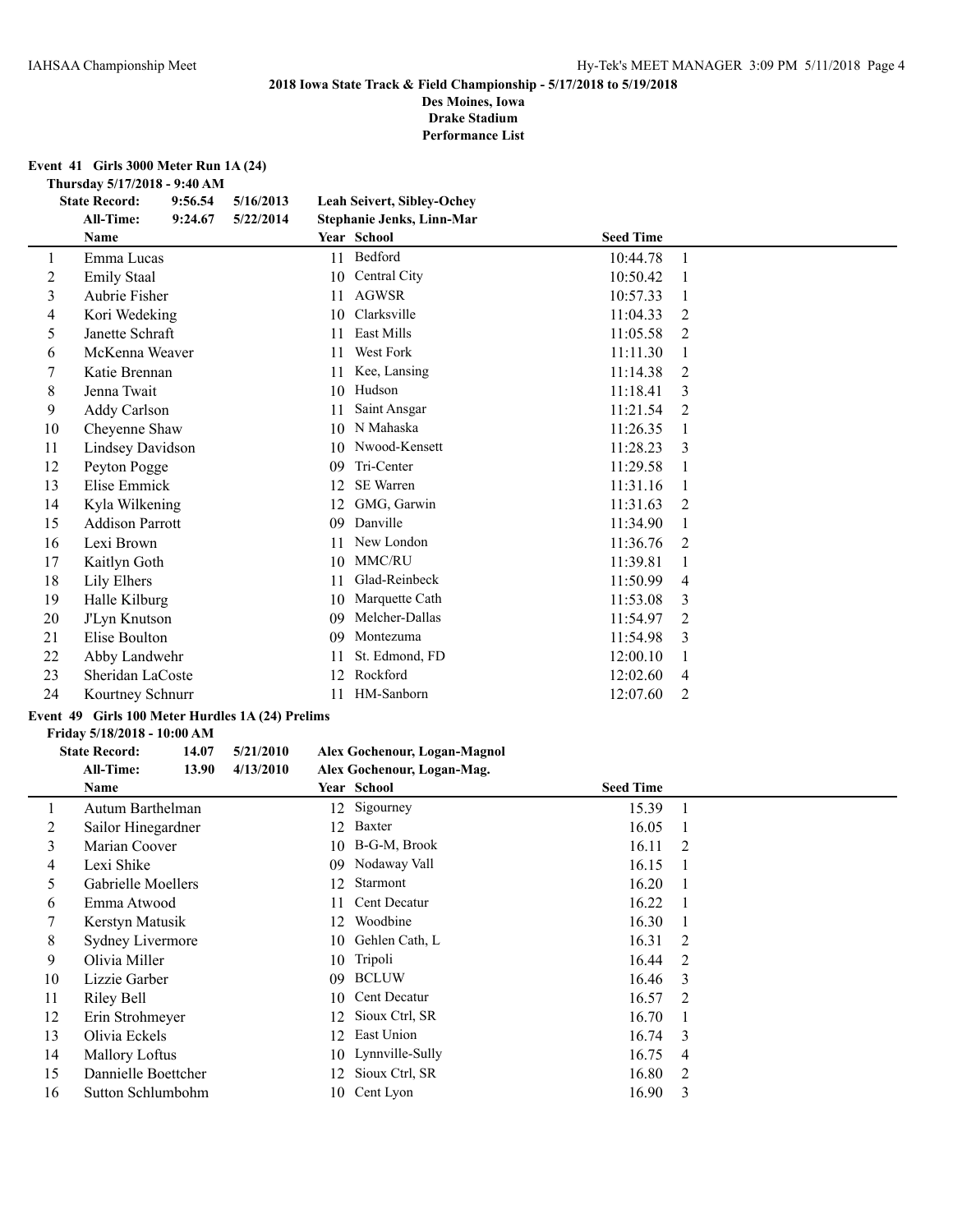**Des Moines, Iowa**

**Drake Stadium**

**Performance List**

|  | Event 49  (Girls 100 Meter Hurdles 1A (24) Prelims) |  |  |
|--|-----------------------------------------------------|--|--|
|--|-----------------------------------------------------|--|--|

|    | Name             |    | Year School         | <b>Seed Time</b> |     |
|----|------------------|----|---------------------|------------------|-----|
| 17 | Jaden Daffer     | 11 | Sidney              | 16.91            |     |
| 18 | Leslie Luft      |    | $10$ Ar-We-Va       | 16.92            | -2  |
| 19 | Emily Ryerson    |    | 10 West Hancock     | 16.97            |     |
| 20 | Taylor Jorgensen |    | 12 Nwood-Kensett    | 16.98            | - 2 |
| 21 | Emily Feldman    |    | 12 Lone Tree        | 16.99            | -2  |
| 22 | Lily Aulwes      |    | 10 Edgewd-Colesburg | 16.99            |     |
| 23 | Rachael Caryl    |    | 10 North Linn       | 17.00            | 2   |
| 24 | Clara Schaaf     |    | 12 Fremont-Mills    | 17.01            |     |

### **Event 57 Girls 400 Meter Hurdles 1A (24) Friday 5/18/2018 - 11:40 AM**

| <b>State Record:</b> | 1:02.14 | 5/22/2009 | Sara Stoakes, N Tama |
|----------------------|---------|-----------|----------------------|
| All-Time.            | 57 3h   | 1075      | Debbie Esser Woodbir |

|              | <b>All-Time:</b><br>57.3 <sub>h</sub>                     | 1975                  |    | <b>Debbie Esser, Woodbine</b>           |                         |                |
|--------------|-----------------------------------------------------------|-----------------------|----|-----------------------------------------|-------------------------|----------------|
|              | <b>Name</b>                                               |                       |    | Year School                             | <b>Seed Time</b>        |                |
| 1            | Macie Boots                                               |                       |    | 11 HLV, Victor                          | 1:05.13                 | $\mathbf{1}$   |
| 2            | Carson McSorley                                           |                       |    | 12 New London                           | 1:05.21                 | 1              |
| 3            | Callie Yeakel                                             |                       | 11 | Cent Lyon                               | 1:07.96                 | 1              |
| 4            | Janette Schraft                                           |                       | 11 | East Mills                              | 1:08.31                 | 1              |
| 5            | Ciera Deitchler                                           |                       | 11 | Central, Elkader                        | 1:08.94                 | 1              |
| 6            | Grace Hovenga                                             |                       | 11 | Janesville                              | 1:09.36                 | $\mathbf{1}$   |
| 7            | Olivia Miller                                             |                       |    | 10 Tripoli                              | 1:09.38                 | $\overline{2}$ |
| 8            | Tara Peterson                                             |                       |    | 09 Stanton                              | 1:09.41                 | $\overline{2}$ |
| 9            | Abby Gruver                                               |                       |    | 10 Lynnville-Sully                      | 1:09.72                 | $\overline{2}$ |
| 10           | Raquel Robinson                                           |                       |    | 12 Nwood-Kensett                        | 1:10.26                 | 1              |
| 11           | Livia Miller                                              |                       | 12 | <b>Bishop Garrigan</b>                  | 1:10.31                 | 2              |
| 12           | Summer Barthelman                                         |                       | 11 | Sigourney                               | 1:10.31                 | $\overline{2}$ |
| 13           | Emma Willett                                              |                       | 10 | <b>Belle Plaine</b>                     | 1:10.34                 | 3              |
| 14           | Macey Tisue                                               |                       |    | 09 Dunkerton                            | 1:10.81                 | 3              |
| 15           | Mariah Vos                                                |                       |    | 12 Lynnville-Sully                      | 1:11.08                 | 4              |
| 16           | Julia Klaes                                               |                       |    | 11 Riceville                            | 1:11.26                 | 2              |
| 17           | Raegan Tilley                                             |                       | 11 | Wayne, Corydon                          | 1:11.47                 | 1              |
| 18           | Jocelyn Amos                                              |                       | 10 | Griswold                                | 1:11.54                 | 3              |
| 19           | Molly Schaffer                                            |                       |    | 12 Madrid                               | 1:11.70                 | $\mathbf{1}$   |
| 20           | Madi Cherry                                               |                       |    | 09 North Linn                           | 1:11.81                 | 2              |
| 21           | Katelyn Pfaltzgraff                                       |                       |    | 09 AGWSR                                | 1:11.89                 | 4              |
| 22           | Molly Roder                                               |                       | 09 | Gehlen Cath, L                          | 1:12.04                 | 1              |
| 23           | Hailey Clausen                                            |                       | 12 | <b>West Fork</b>                        | 1:12.14                 | 3              |
| 24           | Clara Schaaf                                              |                       |    | 12 Fremont-Mills                        | 1:12.24                 | $\overline{4}$ |
|              | Event 66 Girls 4x100 Meter Shuttle Hurdle 1A (24) Prelims |                       |    |                                         |                         |                |
|              | Thursday 5/17/2018 - 9:00 AM                              |                       |    |                                         |                         |                |
|              | <b>State Record:</b><br>1:05.44                           | 5/17/2012             |    | Gehlen Cath, L, Gehlen Cath             |                         |                |
|              |                                                           |                       |    | K Langel, N Ryan, M Whitehead, S Rohe   |                         |                |
|              | All-Time:<br>1:00.61                                      | 5/18/2017             |    | Waukee, Waukee                          |                         |                |
|              |                                                           |                       |    | S. Winger, M. Gray, L. Nelson, H. Schau |                         |                |
|              | <b>Team</b>                                               |                       |    | Relay                                   | <b>Seed Time</b>        |                |
| $\mathbf{1}$ | Sigourney                                                 |                       |    |                                         | 1:07.79                 | $\mathbf{1}$   |
|              | 1) Autum Barthelman 12                                    | 2) Leah Carter 12     |    | 3) Sloane Magill 11                     | 4) Summer Barthelman 11 |                |
|              | 5) Heidi Clarahan 10                                      | 6) Brooke Waechter 12 |    |                                         |                         |                |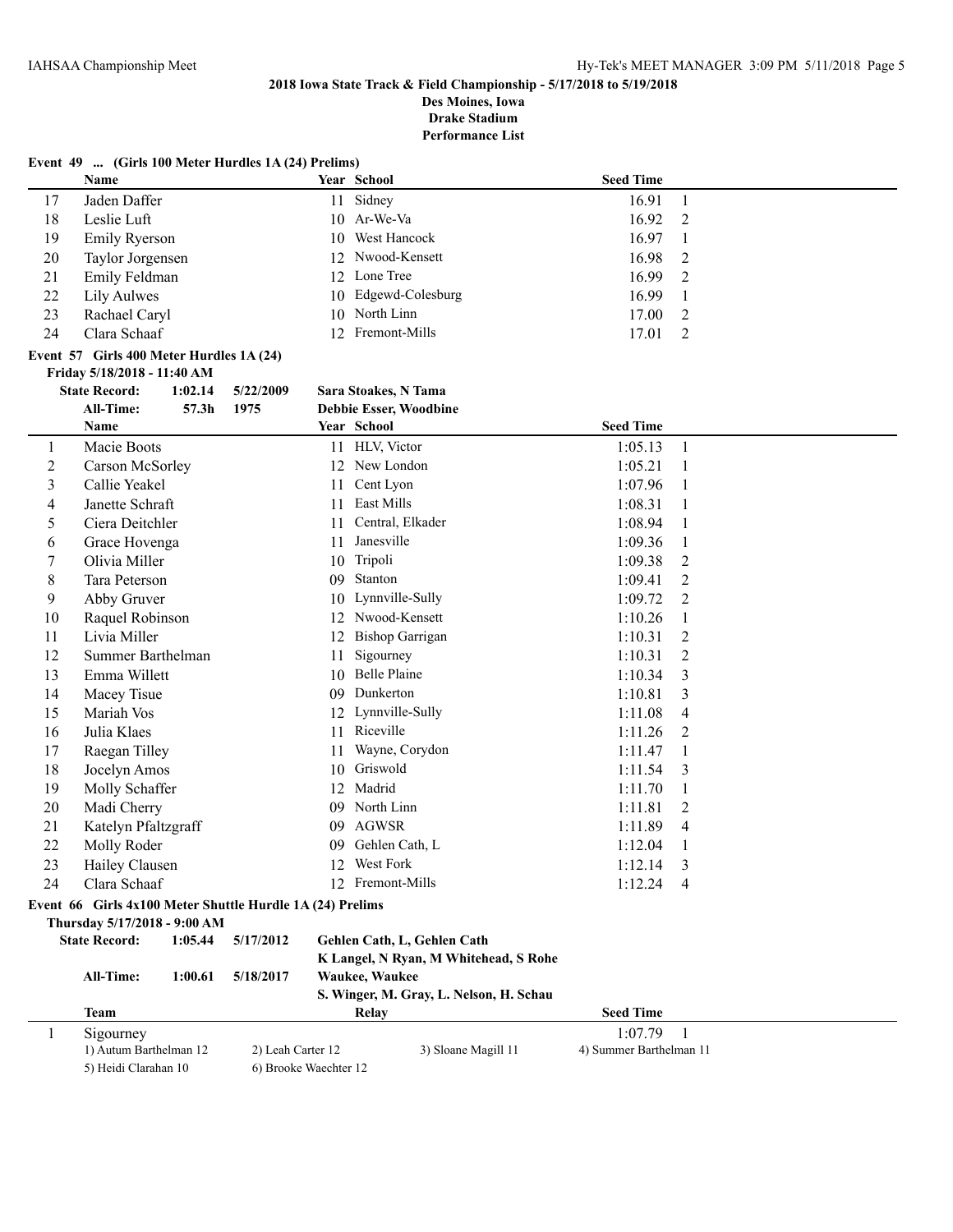# **Event 66 ... (Girls 4x100 Meter Shuttle Hurdle 1A (24) Prelims)**

|                | <b>Team</b>                          | Relay                   |                         | <b>Seed Time</b>          |  |
|----------------|--------------------------------------|-------------------------|-------------------------|---------------------------|--|
|                |                                      |                         |                         | 1:08.30                   |  |
| $\overline{c}$ | <b>BCLUW</b><br>1) Kiersten Kruse 10 | 2) Payton Pekarek 10    | 3) Lizzie Garber 09     | 1<br>4) Olivia Hughes 11  |  |
|                | 5) Madison Engle 11                  |                         |                         |                           |  |
|                |                                      |                         |                         |                           |  |
| 3              | Lynnville-Sully                      |                         |                         | $\overline{2}$<br>1:08.35 |  |
|                | 1) Abby Gruver 10                    | 2) Mariah Vos 12        | 3) Camryn Russell 12    | 4) Mallory Loftus 10      |  |
|                | 5) Kaylee Maasdam 11                 | 6) Ashton Thompson 10   |                         |                           |  |
| 4              | Fremont-Mills                        |                         |                         | 1:09.12<br>1              |  |
|                | 1) Lydia Alley 10                    | 2) Mckayla Gartner 11   | 3) Clara Schaaf 12      | 4) Bailey Hauschild 12    |  |
|                | 5) Kenna Howard 09                   | 6) Kennedy Walther 11   |                         |                           |  |
| 5              | Cent Decatur                         |                         |                         | 1:09.37<br>1              |  |
|                | 1) Riley Bell 10                     | 2) Lyndsey Dale 09      | 3) Maizee Lindsey 10    | 4) Emma Atwood 11         |  |
|                | 5) Carlee Hamilton 09                | 6) Morgan Nordyke 10    |                         |                           |  |
| 6              | B-G-M, Brook                         |                         |                         | 3<br>1:09.59              |  |
|                | 1) Rylie VanErsvelde 10              | 2) Kayleigh Holland 12  | 3) Lyla Kriegel 12      | 4) Marian Coover 10       |  |
|                | 5) Isabelle Austin 09                | 6) Rachel Hawkins 10    |                         |                           |  |
| 7              | Earlham                              |                         |                         | 1:10.36<br>$\overline{2}$ |  |
|                | 1) Rachel Smith 10                   | 2) Emma Jensen 09       | 3) Kaitlyn Knight 09    | 4) Jocelyn Turnbull 10    |  |
|                | 5) Dani Geneser 12                   | 6) Molli Davis 09       |                         |                           |  |
| 8              | <b>Belle Plaine</b>                  |                         |                         | 1:10.55<br>$\overline{4}$ |  |
|                | 1) Carly Varo 11                     | 2) Dani Montgomery 11   | 3) Emma Willett 10      | 4) Kenzie Mantz 11        |  |
|                | 5) Sam Driscoll 11                   | 6) Kieran Holmberg 09   |                         |                           |  |
| 9              | Gehlen Cath, L                       |                         |                         | 1:10.56<br>1              |  |
|                | 1) Sydney Livermore 10               | 2) Kate Hill 10         | 3) Katelyn Langel 11    | 4) Tiffany Woerdehoff 09  |  |
|                | 5) Kayla Mayer 12                    | 6) Molly Roder 09       |                         |                           |  |
| 10             | N Mahaska                            |                         |                         | 1:10.75<br>5              |  |
|                | 1) Morgan Yang 12                    | 2) Maddie McKay 09      | 3) Olivia Lobberecht 10 | 4) Jadelyn Williams 12    |  |
|                | 5) Emma Terpstra 10                  | 6) Ronnie Layman 09     |                         |                           |  |
| 11             | Nodaway Vall                         |                         |                         | 1:10.79<br>$\mathbf{1}$   |  |
|                | 1) Annie Herr 11                     | 2) Natalie Yonker 09    | 3) Sadie Marnin 12      | 4) Lexi Shike 09          |  |
|                | 5) Reba Lonsdale 11                  | 6) Leah Boling 09       |                         |                           |  |
| 12             | Nwood-Kensett                        |                         |                         | 1:10.99<br>1              |  |
|                | 1) Peyton Pangburn 10                | 2) Raquel Robinson 12   | 3) Kayla Senne 09       | 4) Taylor Jorgensen 12    |  |
|                | 5) Sarah Pederson 12                 | 6) Jacie Davis 11       |                         |                           |  |
| 13             | Tripoli                              |                         |                         | 1:10.99<br>$\mathbf{1}$   |  |
|                | 1) Natalie Eick 12                   | 2) Sadie Bobst 11       | 3) Zoe Semelroth 10     | 4) Olivia Miller 10       |  |
|                | 5) Hannah Bernard 09                 | 6) Emily Uribe 09       |                         |                           |  |
| 14             | <b>Bishop Garrigan</b>               |                         |                         | 1:11.11<br>1              |  |
|                | 1) Livia Miller 12                   | 2) Isabelle Davis 12    | 3) Aubrey McEnroe 12    | 4) Olivia Hall 12         |  |
|                | 5) Reese Rosenmeyer 09               | 6) Gracie Rosenmeyer 09 |                         |                           |  |
| 15             | Sioux Ctrl, SR                       |                         |                         | 1:11.24<br>2              |  |
|                | 1) Dannielle Boettcher 12            | 2) Makayla Nims 12      | 3) Kally Fahnlander 10  | 4) Erin Strohmeyer 12     |  |
|                | 5) Jenna Jessen 09                   | 6) Karly Boettcher 10   |                         |                           |  |
| 16             | North Linn                           |                         |                         | 1:11.31<br>1              |  |
|                | 1) Rachael Caryl 10                  | 2) Natalie Gallery 10   | 3) Madi Cherry 09       | 4) Desarae Letts 11       |  |
|                | 5) Galaxy Hopkins 09                 |                         |                         |                           |  |
| 17             | Edgewd-Colesburg                     |                         |                         | 1:11.49<br>2              |  |
|                | 1) Lily Aulwes 10                    | 2) Allison Tibbott 11   | 3) Erica Voss 11        | 4) Kelsi Askeland 11      |  |
|                | 5) Ashley Hogan 09                   | 6) Rose Heuchelin 10    |                         |                           |  |
| 18             | Lone Tree                            |                         |                         | 1:11.53<br>2              |  |
|                | 1) Holley Johnson 10                 | 2) Zoie Simonsen 12     | 3) Chloe Jacque 11      | 4) Emily Feldman 12       |  |
|                | 5) Skylar Smith 09                   | 6) Natalie Patterson 10 |                         |                           |  |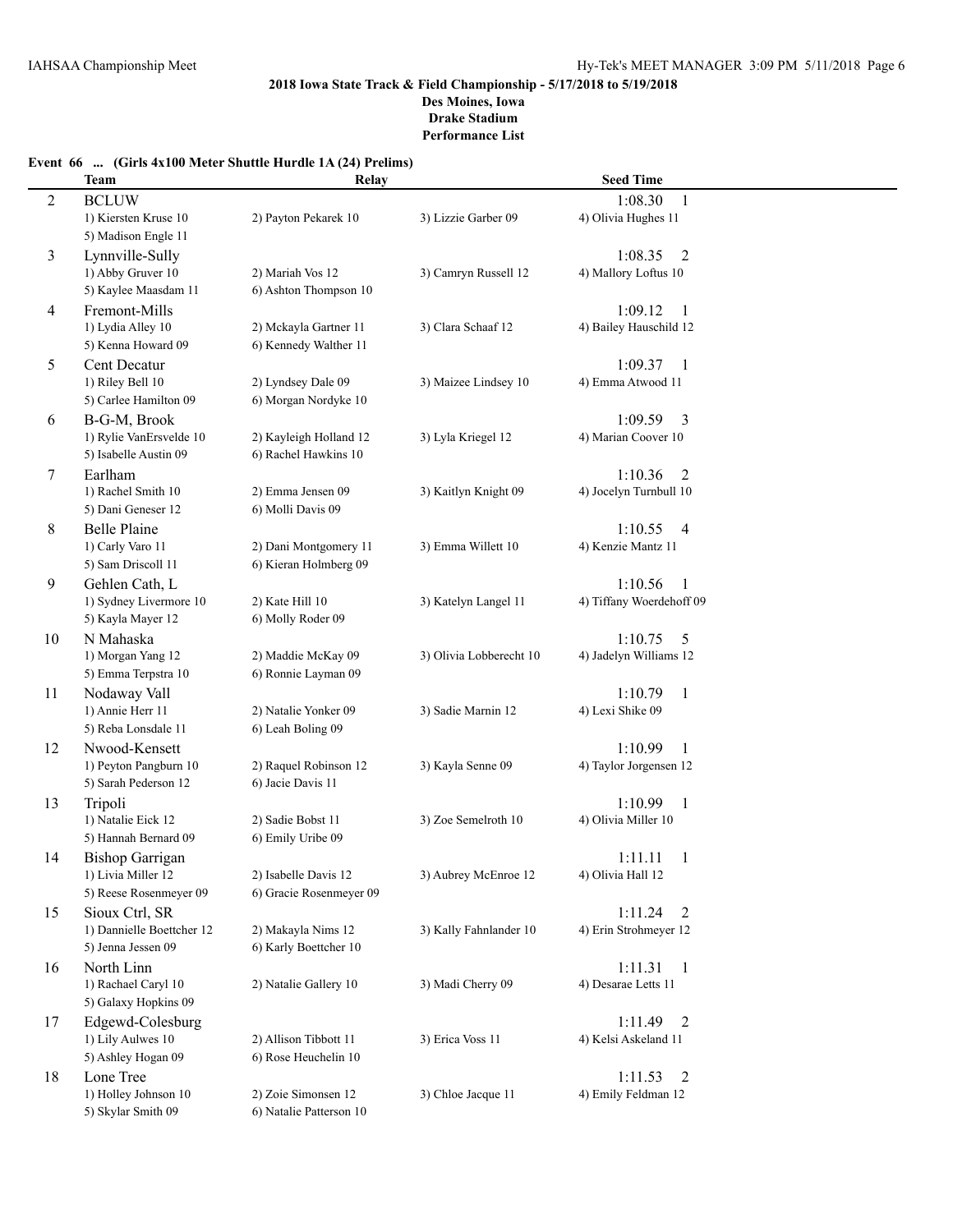## **Event 66 ... (Girls 4x100 Meter Shuttle Hurdle 1A (24) Prelims)**

|    | Team                  | Relay                  |                         | <b>Seed Time</b>          |  |
|----|-----------------------|------------------------|-------------------------|---------------------------|--|
| 19 | Woodbine              |                        |                         | $1:11.60$ 2               |  |
|    | 1) Alyssa Jensen 11   | 2) Kerragen Hamblen 11 | 3) Jayde Clark 11       | 4) Kerstyn Matusik 12     |  |
|    | 5) Alyssa Schafer 09  | 6) Jamie Heffernan 12  |                         |                           |  |
| 20 | Collins-Maxwell       |                        |                         | $1:11.79$ 6               |  |
|    | 1) Gracie Cheville 11 | 2) Josie Wierson 11    | 3) Shasta Moody 11      | 4) Brianda Bane 12        |  |
|    | 5) Emma Kahler 10     | 6) Trinity Stover 10   |                         |                           |  |
| 21 | <b>Alburnett</b>      |                        |                         | $1:11.86$ 3               |  |
|    | 1) Elise Smith 11     | 2) Sydney Franklin 09  | 3) Latyse Smith 10      | 4) Madison Schuster 10    |  |
|    | 5) Ella Thompson 10   | 6) Raegen Heims 09     |                         |                           |  |
| 22 | West Hancock          |                        |                         | $1:11.96$ 2               |  |
|    | 1) Rachel Leerar 09   | 2) Sydney Burgardt 12  | 3) Riley Hiscocks 10    | 4) Emily Ryerson 10       |  |
|    | 5) Grace Rosin 09     | 6) Anahi Calles 10     |                         |                           |  |
| 23 | <b>WACO</b>           |                        |                         | 1:12.21<br>$\overline{3}$ |  |
|    | 1) Kiana Miller 12    | 2) Grace Conwell 10    | 3) Laney Graber 10      | 4) Molly McLaughlin 09    |  |
|    | 5) Clara Schmitz 11   | 6) Morgan Graber 09    |                         |                           |  |
| 24 | Clarksville           |                        |                         | $1:12.42 \quad 2$         |  |
|    | 1) Capri Rabatach 12  | 2) Chloe Ross 10       | 3) Cheyenne Behrends 10 | 4) Madison Spree 10       |  |
|    | 5) Allyson Essink 11  | 6) Darian Jacobs 11    |                         |                           |  |

### **Event 70 Girls 4x100 Meter Relay 1A (24) Prelims**

**Friday 5/18/2018 - 12:40 PM**

 $\overline{\phantom{0}}$ 

**State Record: 49.95 5/19/2007 Ventura, Ventura M Smith, A Schuler, B Imhoff, J Hale All-Time: 47.55 4/28/2012 DM, Roosevelt; CR Jeff, DMR, CRJ**

|   | Ан-типс.<br>47.JJ        | 4/40/4014                | DIM, ROOSEVER, CR JEH, DIVIR, CRJ |                                   |  |
|---|--------------------------|--------------------------|-----------------------------------|-----------------------------------|--|
|   | <b>Team</b>              | Relay                    |                                   | <b>Seed Time</b>                  |  |
|   | Alburnett                |                          |                                   | 51.72<br>$\mathbf{1}$             |  |
|   | 1) Kylie Volesky 11      | 2) Maddy Schuchmann 11   | 3) Remington Comried 11           | 4) Madison Osborn 11              |  |
|   | 5) Elise Smith 11        | 6) Madison Schuster 10   |                                   |                                   |  |
| 2 | Sigourney                |                          |                                   | 51.73<br>$\blacksquare$           |  |
|   | 1) Summer Barthelman 11  | 2) Heidi Clarahan 10     | 3) Brooke Waechter 12             | 4) Autum Barthelman 12            |  |
|   | 5) Hannah Lucas 09       | 6) Leah Carter 12        |                                   |                                   |  |
| 3 | Highland                 |                          |                                   | 51.78<br>2                        |  |
|   | 1) Sarah Schneider 11    | 2) Aly Stokes 11         | 3) Kristy Thomann 11              | 4) Emily Yahnke 10                |  |
|   | 5) Murphy Beinhart 12    | 6) Bailey Harmston 12    |                                   |                                   |  |
| 4 | Madrid                   |                          |                                   | 51.86<br>$\overline{1}$           |  |
|   | 1) Hannah Bickham 11     | 2) Erin Schieltz 09      | 3) Molly Schaffer 12              | 4) Rylan Santi 12                 |  |
|   | 5) Annalise Owensby 12   | 6) Hannah Henricksen 11  |                                   |                                   |  |
| 5 | Lynnville-Sully          |                          |                                   | 52.31<br>$\overline{1}$           |  |
|   | 1) Kaleah Ehresman 10    | 2) Camryn Russell 12     | 3) Korinne Jansen 09              | 4) Jatava Meyer 12                |  |
|   | 5) Carson Fisk 11        | 6) Dylann Huyser 09      |                                   |                                   |  |
| 6 | Danville                 |                          |                                   | 52.33<br>3                        |  |
|   | 1) Grace Grothe 12       | 2) Alexis Bauer 12       | 3) Mckenzie Speer 12              | 4) Kathryn Luers 12               |  |
|   | 5) Kaley Eisenmann 10    | 6) Ashley Pfadenhauer 11 |                                   |                                   |  |
| 7 | Akron-Westfield          |                          |                                   | 52.33<br>$\overline{\phantom{0}}$ |  |
|   | 1) Brynn Van Eldik 12    | 2) Kiana Appley 12       | 3) Jordan Neubrand 12             | 4) Shaylee Siebens 11             |  |
|   | 5) Courtney Waterbury 12 | 6) Hailey Wilken 09      |                                   |                                   |  |
| 8 | Wapsie Val, F            |                          |                                   | 52.34<br>$\overline{\phantom{0}}$ |  |
|   | 1) Macy Miller 12        | 2) Kinley Saulsberry 11  | 3) McKenna Miller 10              | 4) Kaci Beesecker 10              |  |
|   | 5) Sammi Kane 10         | 6) Emma Cutsforth 09     |                                   |                                   |  |
| 9 | North Linn               |                          |                                   | 52.59<br>2                        |  |
|   | 1) Emily Anderson 12     | 2) Anna LeGrand 12       | 3) Madi Cherry 09                 | 4) Ashley Tull 12                 |  |
|   | 5) Olivia Rauch 09       | 6) Madisyn Woods 12      |                                   |                                   |  |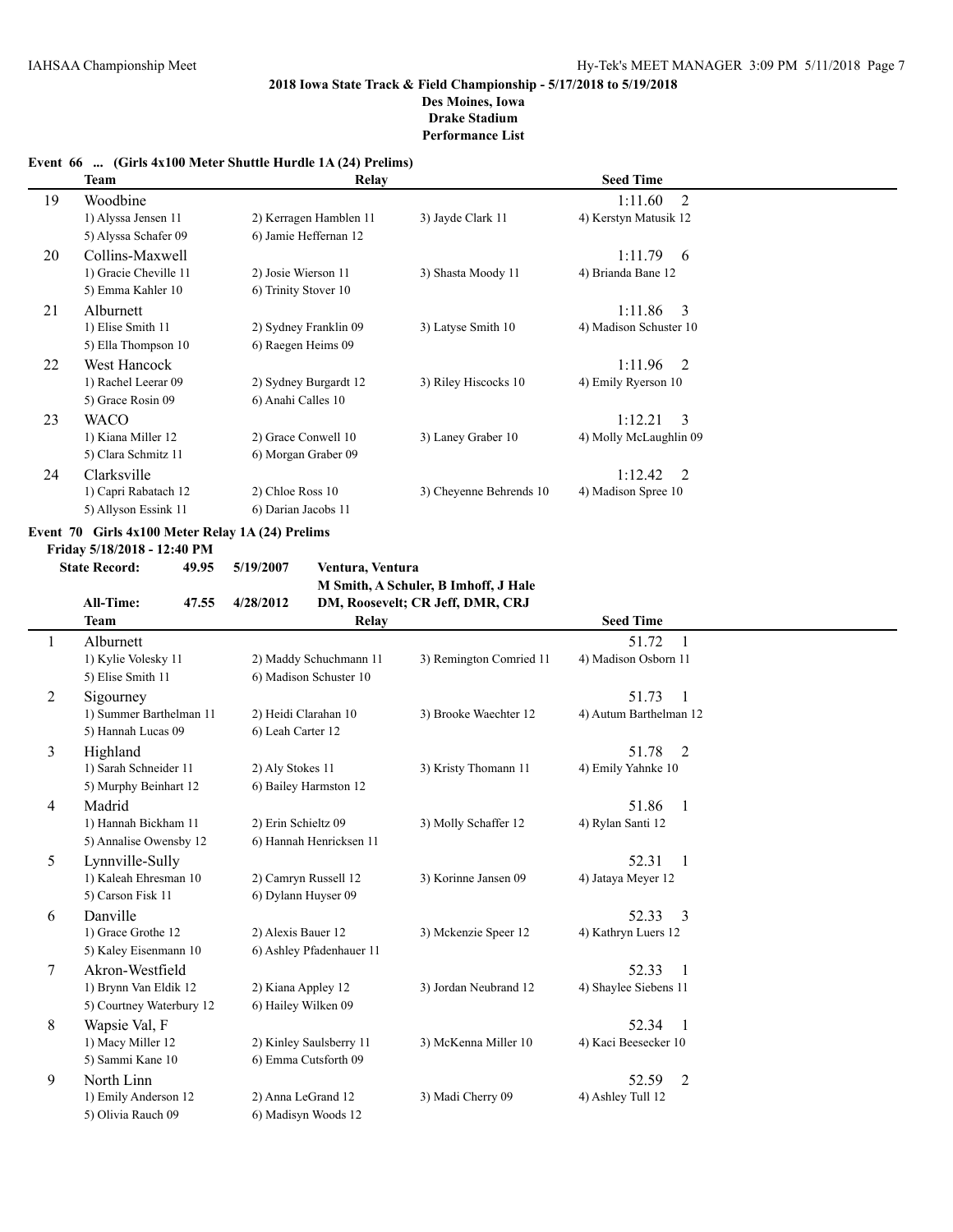### **Event 70 ... (Girls 4x100 Meter Relay 1A (24) Prelims)**

|    | <b>Team</b>             | Relay                     |                         | <b>Seed Time</b>        |  |
|----|-------------------------|---------------------------|-------------------------|-------------------------|--|
| 10 | Edgewd-Colesburg        |                           |                         | $\overline{3}$<br>52.64 |  |
|    | 1) Allison Tibbott 11   | 2) Lily Aulwes 10         | 3) Erica Voss 11        | 4) Ashley Hogan 09      |  |
|    | 5) Laura Bueno 11       | 6) Leyla Sanchez 11       |                         |                         |  |
| 11 | Nodaway Vall            |                           |                         | 52.86<br>$\overline{2}$ |  |
|    | 1) Jena Yonker 09       | 2) Lexi Shike 09          | 3) Reagan Weinheimer 10 | 4) Sadie Marnin 12      |  |
|    | 5) Reba Lonsdale 11     | 6) Haley Longobardi 09    |                         |                         |  |
| 12 | Sioux Ctrl, SR          |                           |                         | 52.89<br>-1             |  |
|    | 1) Makayla Nims 12      | 2) Maggie Mueller 10      | 3) Regan Sylvester 12   | 4) Kally Fahnlander 10  |  |
|    | 5) Erin Strohmeyer 12   | 6) Dannielle Boettcher 12 |                         |                         |  |
| 13 | Clayton Ridge           |                           |                         | 52.92<br>$\overline{4}$ |  |
|    | 1) Haley Heitman 12     | 2) Nicole Schaefers 12    | 3) Taylor Palmer 12     | 4) Blake Smith 12       |  |
|    | 5) Morgan Tujetsch 12   | 6) Eva Moore 11           |                         |                         |  |
| 14 | Tri-Center              |                           |                         | 52.96<br>2              |  |
|    | 1) Lilly Dahir 11       | 2) Brooklyn Hundt 11      | 3) Addy Fischer 11      | 4) Tatum McKee 10       |  |
|    | 5) Cassidy Robinson 12  | 6) Madison Ausdemore 09   |                         |                         |  |
| 15 | Earlham                 |                           |                         | 53.18<br>-1             |  |
|    | 1) Kaitlynn Nielsen 10  | 2) Kelcie Hale 12         | 3) Tara Leporte 11      | 4) Marina Brightman 12  |  |
|    | 5) Rachel Smith 10      | 6) Taylor Hipsley 12      |                         |                         |  |
| 16 | <b>Easton Valley</b>    |                           |                         | 53.19<br>5              |  |
|    | 1) Hailey Messerich 12  | 2) Kelsey Feller 12       | 3) Sydney Stoll 10      | 4) Sara Kilburg 11      |  |
|    | 5) Paige Thines 09      | 6) Sarah Driscoll 10      |                         |                         |  |
| 17 | Lisbon                  |                           |                         | 53.24<br>4              |  |
|    | 1) Reegan Happel 11     | 2) Maysun Marshall 10     | 3) Sam Schrantz 11      | 4) Madi Schnipkoweit 09 |  |
|    | 5) Olivia Hasselmann 10 | 6) Grace Clark 11         |                         |                         |  |
| 18 | Woodbine                |                           |                         | 53.27<br>3              |  |
|    | 1) Kerstyn Matusik 12   | 2) Jayde Clark 11         | 3) Jamie Heffernan 12   | 4) Kerragen Hamblen 11  |  |
|    | 5) Brianna Baker 11     | 6) Alyssa Jensen 11       |                         |                         |  |
| 19 | Tripoli                 |                           |                         | 53.39<br>2              |  |
|    | 1) Olivia Miller 10     | 2) Samara Harms 11        | 3) Ellie Steere 10      | 4) Brianna Lobeck 10    |  |
|    | 5) Sadie Bobst 11       | 6) Natalie Eick 12        |                         |                         |  |
| 20 | Clarksville             |                           |                         | 53.53<br>3              |  |
|    | 1) Capri Rabatach 12    | 2) Emma Poppe 10          | 3) Allyson Essink 11    | 4) Darian Jacobs 11     |  |
|    | 5) Madison Spree 10     | 6) Cheyenne Behrends 10   |                         |                         |  |
| 21 | Saint Ansgar            |                           |                         | 53.63<br>-1             |  |
|    | 1) Gabby Finberg 11     | 2) Chelsey Huisman 12     | 3) Hannah Patterson 10  | 4) Kirsten Boerjan 09   |  |
|    | 5) Madison Minnis 10    |                           |                         |                         |  |
| 22 | <b>BCLUW</b>            |                           |                         | 53.64<br>2              |  |
|    | 1) Kiersten Kruse 10    | 2) Lizzie Garber 09       | 3) Payton Pekarek 10    | 4) Olivia Hughes 11     |  |
|    | 5) Madison Engle 11     | 6) Lilly Bracy 11         |                         |                         |  |
| 23 | Martndsl-StMarys        |                           |                         | 53.69<br>$\overline{2}$ |  |
|    | 1) Katelyn Amfahr 11    | 2) Hannah Sweet 11        | 3) Maria Sanz 12        | 4) Jensen Archibald 10  |  |
|    | 5) Zoey Minor 12        | 6) Kailyn DiCesare 11     |                         |                         |  |
| 24 | St. Albert, CB          |                           |                         | 53.70<br>$\overline{1}$ |  |
|    | 1) Khloe Niesen 12      | 2) Bailey White 11        | 3) Sophie Sykes 12      | 4) Jordyn Blaha 10      |  |
|    | 5) Clara Genereux 12    | 6) Grace Cox 12           |                         |                         |  |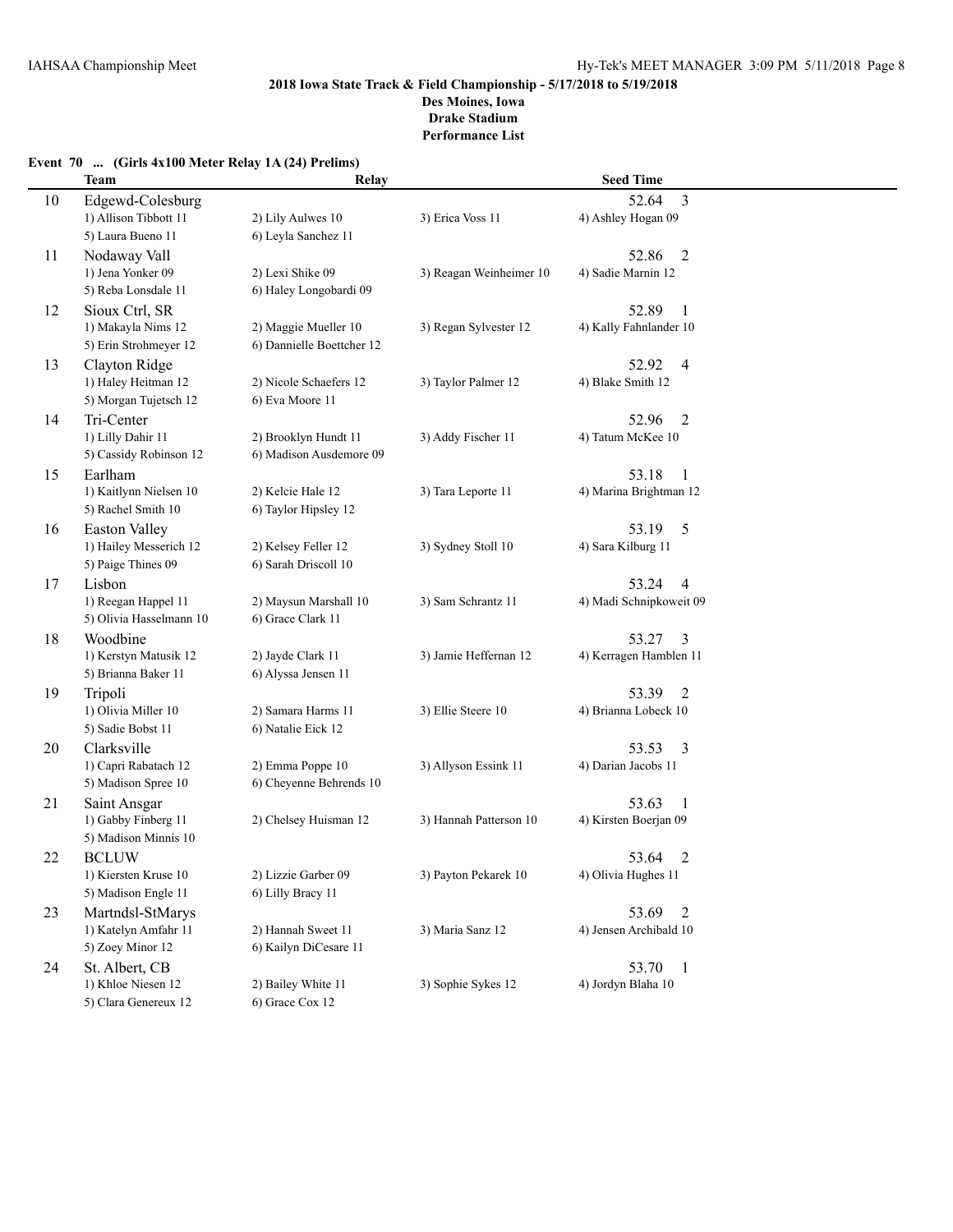### **Event 78 Girls 4x200 Meter Relay 1A (24)**

**Friday 5/18/2018 - 10:50 AM**

```
State Record: 1:44.79 2004 Ar-We-Va, Ar-We-Va
```

| All-Time: | 1:39.24 | 5/22/2015 |
|-----------|---------|-----------|

**J. Kock, A. Neumann, C. Stoelk, K. Bierl All-Time: 1:39.24 5/22/2015 CR Jefferson, CR Jefferson A Ranschau, J Blue, M Meese, L Schneekloth**

|                | <b>Team</b>                                  | Relay                                       |                         | <b>Seed Time</b>                          |  |
|----------------|----------------------------------------------|---------------------------------------------|-------------------------|-------------------------------------------|--|
| $\mathbf{1}$   | Danville                                     |                                             |                         | 1:48.95<br>$\overline{1}$                 |  |
|                | 1) Grace Grothe 12                           | 2) Alexis Bauer 12                          | 3) Mckenzie Speer 12    | 4) Kathryn Luers 12                       |  |
|                | 5) Kaley Eisenmann 10                        | 6) Kenzi Downing 10                         |                         |                                           |  |
| 2              | Highland                                     |                                             |                         | 1:49.25<br>$\overline{2}$                 |  |
|                | 1) Sarah Schneider 11                        | 2) Aly Stokes 11                            | 3) Kristy Thomann 11    | 4) Emily Yahnke 10                        |  |
|                | 5) Murphy Beinhart 12                        | 6) Bailey Harmston 12                       |                         |                                           |  |
| 3              | Central, Elkader                             |                                             |                         | 1:49.87<br>-1                             |  |
|                | 1) Ciera Deitchler 11                        | 2) Gabrielle Lenth 12                       | 3) Maddy Wille 09       | 4) Mary Kate Wille 11                     |  |
|                | 5) Riley Schroeder 10                        | 6) Jasmine Mueller 10                       |                         |                                           |  |
| $\overline{4}$ | Madrid                                       |                                             |                         | 1:50.06<br>1                              |  |
|                | 1) Hannah Bickham 11                         | 2) Erin Schieltz 09                         | 3) Molly Schaffer 12    | 4) Rylan Santi 12                         |  |
|                | 5) Hannah Henricksen 11                      | 6) Annalise Owensby 12                      |                         |                                           |  |
| 5              | <b>Easton Valley</b>                         |                                             |                         | 1:50.40<br>2                              |  |
|                | 1) Hailey Messerich 12                       | 2) Kelsey Feller 12                         | 3) Sydney Stoll 10      | 4) Sara Kilburg 11                        |  |
|                | 5) Paige Thines 09                           | 6) Hanna Bormann 12                         |                         |                                           |  |
| 6              | Alburnett                                    |                                             |                         | 1:50.47<br>3                              |  |
|                | 1) Kylie Volesky 11                          | 2) Maddy Schuchmann 11                      | 3) Remington Comried 11 | 4) Madison Osborn 11                      |  |
|                | 5) Madison Schuster 10                       | 6) Elise Smith 11                           |                         |                                           |  |
| $\tau$         | Montezuma                                    |                                             |                         | 1:50.93<br>$\overline{1}$                 |  |
|                | 1) Brianna Massengale 10                     | 2) Shateah Wetering 10                      | 3) Riley Gatton 11      | 4) Cassidy Watts 12                       |  |
|                | 5) Hanna Jones 12                            | 6) Dylan Holland 09                         |                         |                                           |  |
| 8              | S Winn, Calmar                               |                                             |                         | 1:50.94<br>-1                             |  |
|                | 1) Ashley Kriener 11                         | 2) Becca Wagner 09                          | 3) Mary Frana 09        | 4) Ellie Loesch 11                        |  |
|                | 5) Shira Hageman 11                          | 6) Felicity Taylor 12                       |                         |                                           |  |
| 9              | Lynnville-Sully                              |                                             |                         | $\overline{2}$<br>1:51.41                 |  |
|                | 1) Korinne Jansen 09                         | 2) Camryn Russell 12                        | 3) Carson Fisk 11       | 4) Jataya Meyer 12                        |  |
|                | 5) Kaleah Ehresman 10                        | 6) Abby Gruver 10                           |                         |                                           |  |
| 10             | Cent Lyon                                    |                                             |                         | 1:51.50<br>-1                             |  |
|                | 1) Makayla Witt 12                           | 2) Elyse Pedersen 12                        | 3) Callie Yeakel 11     | 4) Elle Petersen 11                       |  |
|                | 5) Caitlin Simon 11                          | 6) Kiley Metzger 10                         |                         |                                           |  |
| 11             | Earlham                                      |                                             |                         | 1:51.57<br>- 1                            |  |
|                | 1) Tara Leporte 11<br>5) Kaitlynn Nielsen 10 | 2) Emaleigh Carter 12<br>6) Emma Thomson 12 | 3) Rachel Smith 10      | 4) Kelcie Hale 12                         |  |
|                | Janesville                                   |                                             |                         |                                           |  |
| 12             | 1) Grace Hovenga 11                          | 2) Lily Liekweg 11                          | 3) Alisa Bengen 11      | 1:51.58<br>-1<br>4) Briana Baker-Bruce 11 |  |
|                | 5) Bailey Hoff 10                            | 6) Lilly Nielsen 11                         |                         |                                           |  |
|                | Sioux Ctrl, SR                               |                                             |                         | 1:51.60                                   |  |
| 13             | 1) Makayla Nims 12                           | 2) Maggie Mueller 10                        | 3) Shera Smith 12       | 2<br>4) Kally Fahnlander 10               |  |
|                | 5) Madison Sylvester 11                      | 6) Madielynn Mueller 09                     |                         |                                           |  |
| 14             | North Linn                                   |                                             |                         | 1:51.66<br>$\overline{4}$                 |  |
|                | 1) Emily Anderson 12                         | 2) Madisyn Woods 12                         | 3) Anna LeGrand 12      | 4) Ashley Tull 12                         |  |
|                | 5) Olivia Rauch 09                           | 6) Madi Cherry 09                           |                         |                                           |  |
| 15             | Clayton Ridge                                |                                             |                         | 1:52.24<br>- 5                            |  |
|                | 1) Taylor Palmer 12                          | 2) Nicole Schaefers 12                      | 3) Blake Smith 12       | 4) Haley Heitman 12                       |  |
|                | 5) Morgan Tujetsch 12                        | 6) Eva Moore 11                             |                         |                                           |  |
|                |                                              |                                             |                         |                                           |  |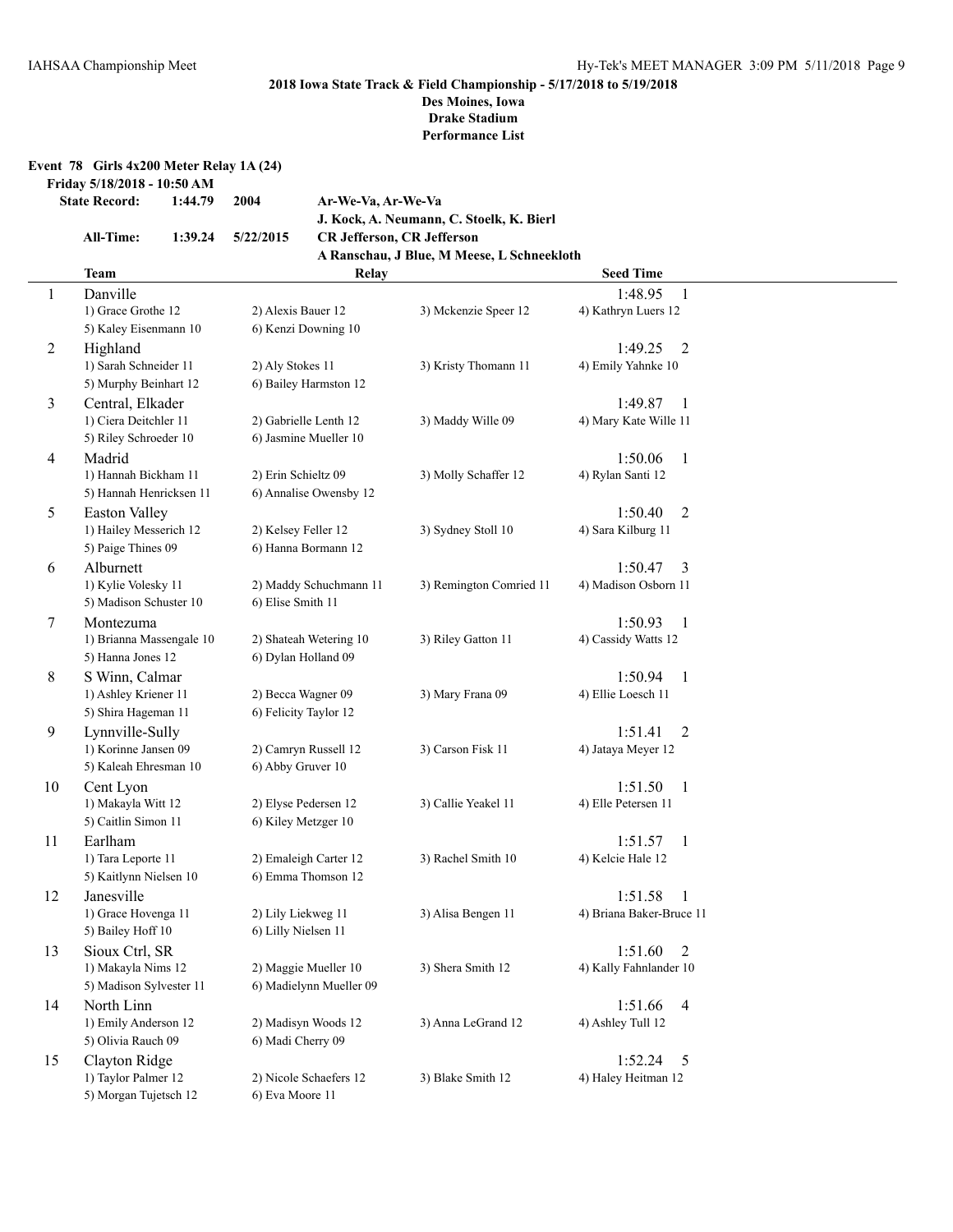# **2018 Iowa State Track & Field Championship - 5/17/2018 to 5/19/2018 Des Moines, Iowa**

**Drake Stadium**

**Performance List**

|    | <b>Team</b>              | Relay                   |                        | <b>Seed Time</b>          |  |
|----|--------------------------|-------------------------|------------------------|---------------------------|--|
| 16 | Tri-Center               |                         |                        | 1:52.27<br>$\overline{1}$ |  |
|    | 1) Lilly Dahir 11        | 2) Brooklyn Hundt 11    | 3) Addy Fischer 11     | 4) Tatum McKee 10         |  |
|    | 5) Cassidy Robinson 12   | 6) Mollie Nelson 09     |                        |                           |  |
| 17 | Wapsie Val, F            |                         |                        | 1:52.71<br>2              |  |
|    | 1) Macy Miller 12        | 2) Kaci Beesecker 10    | 3) McKenna Miller 10   | 4) Kinley Saulsberry 11   |  |
|    | 5) Sammi Kane 10         | 6) Emma Cutsforth 09    |                        |                           |  |
| 18 | <b>HLV.</b> Victor       |                         |                        | 1:52.83<br>$\overline{3}$ |  |
|    | 1) Emma Cheney 12        | 2) Rachel DeRycke 10    | 3) Karlee Timm 09      | 4) Haley Coats 11         |  |
|    | 5) Olivia VanWaus 09     | 6) Mariah Doran 12      |                        |                           |  |
| 19 | Martndsl-StMarys         |                         |                        | 1:52.86<br>2              |  |
|    | 1) Katelyn Amfahr 11     | 2) Zoey Minor 12        | 3) Jensen Archibald 10 | 4) Hannah Sweet 11        |  |
|    | 5) Kailyn DiCesare 11    | 6) Maggie Girardi 09    |                        |                           |  |
| 20 | Lisbon                   |                         |                        | 1:53.12<br>$\overline{3}$ |  |
|    | 1) Reegan Happel 11      | 2) Maysun Marshall 10   | 3) Sam Schrantz 11     | 4) Olivia Hasselmann 10   |  |
|    | 5) Maddie Morningstar 12 | 6) Kiah Kilburg 09      |                        |                           |  |
| 21 | Gehlen Cath, L           |                         |                        | 1:53.16<br>2              |  |
|    | 1) Sydney Livermore 10   | 2) Kate Hill 10         | 3) Katelyn Langel 11   | 4) Abbie Dickman 12       |  |
|    | 5) Tiffany Woerdehoff 09 | 6) Kayla Mayer 12       |                        |                           |  |
| 22 | Clarksville              |                         |                        | 1:53.43<br>$\overline{3}$ |  |
|    | 1) Capri Rabatach 12     | 2) Emma Poppe 10        | 3) Allyson Essink 11   | 4) Darian Jacobs 11       |  |
|    | 5) Cheyenne Behrends 10  | 6) Madison Spree 10     |                        |                           |  |
| 23 | Iowa Valley, M           |                         |                        | 1:53.74<br>$\overline{4}$ |  |
|    | 1) Molly McMann 11       | 2) Leah Zuber 10        | 3) Paige Jergens 10    | 4) Cherisse Ward 12       |  |
|    | 5) Cecilia Jergens 09    | 6) Bradie Roggentein 11 |                        |                           |  |
| 24 | St. Albert, CB           |                         |                        | 1:53.88<br>- 1            |  |
|    | 1) Khloe Niesen 12       | 2) Sophie Sykes 12      | 3) Clara Genereux 12   | 4) Jordyn Blaha 10        |  |
|    | 5) Bailey White 11       | 6) Madeline Hohneke 12  |                        |                           |  |

### **Event 78 ... (Girls 4x200 Meter Relay 1A (24))**

# **Event 86 Girls 4x400 Meter Relay 1A (24) Prelims**

**Friday 5/18/2018 - 1:20 PM**

# **State Record: 3:58.28 5/19/2007 Valley Community Elgin, Valley Commu A Spain, M Moyle, M Metzger, K McCartney**

**All-Time: 3:48.39 5/23/2009 Sioux City, East, Sioux City, E S Houlihan, R Mikulicz, E McCarthy, E Dougherty**

|   |                        |                           | $\sim$ Howman, it minumes, $\sim$ meeting, $\sim$ bougherty |                                     |
|---|------------------------|---------------------------|-------------------------------------------------------------|-------------------------------------|
|   | <b>Team</b>            | Relay                     |                                                             | <b>Seed Time</b>                    |
|   | Danville               |                           |                                                             | 4:11.88                             |
|   | 1) Grace Grothe 12     | 2) Alexis Bauer 12        | 3) Mckenzie Speer 12                                        | 4) Alyssa Pfadenhauer 11            |
|   | 5) Breanna Teel 10     | 6) Drew Fox 09            |                                                             |                                     |
| 2 | Kee, Lansing           |                           |                                                             | 4:13.23<br>$\blacksquare$           |
|   | 1) Makayla Walleser 11 | 2) Nicki Wood 12          | 3) Jada Mitchell 09                                         | 4) Katie Brennan 11                 |
|   | 5) Makayla Peters 10   | 6) Rachel Walleser 10     |                                                             |                                     |
| 3 | S Winn, Calmar         |                           |                                                             | 4:14.79<br>$\overline{\phantom{a}}$ |
|   | 1) Ashley Kriener 11   | 2) Ellie Loesch 11        | 3) Felicity Taylor 12                                       | 4) Mary Frana 09                    |
|   | 5) Becca Wagner 09     | 6) Shira Hageman 11       |                                                             |                                     |
| 4 | New London             |                           |                                                             | $4:14.84$ 2                         |
|   | 1) Camryn Blint 12     | 2) Savannah Sutherland 12 | 3) Peyton Jackson 11                                        | 4) Carson McSorley 12               |
|   | 5) Jenna Hummell 11    | 6) Kara Krieiger 10       |                                                             |                                     |
| 5 | Lynnville-Sully        |                           |                                                             | 4:16.35                             |
|   | 1) Caitlin Alberts 09  | 2) Mallory Loftus 10      | 3) Carson Fisk 11                                           | 4) Abby Gruver 10                   |
|   | 5) Mariah Vos 12       | 6) Cally Gibbs 09         |                                                             |                                     |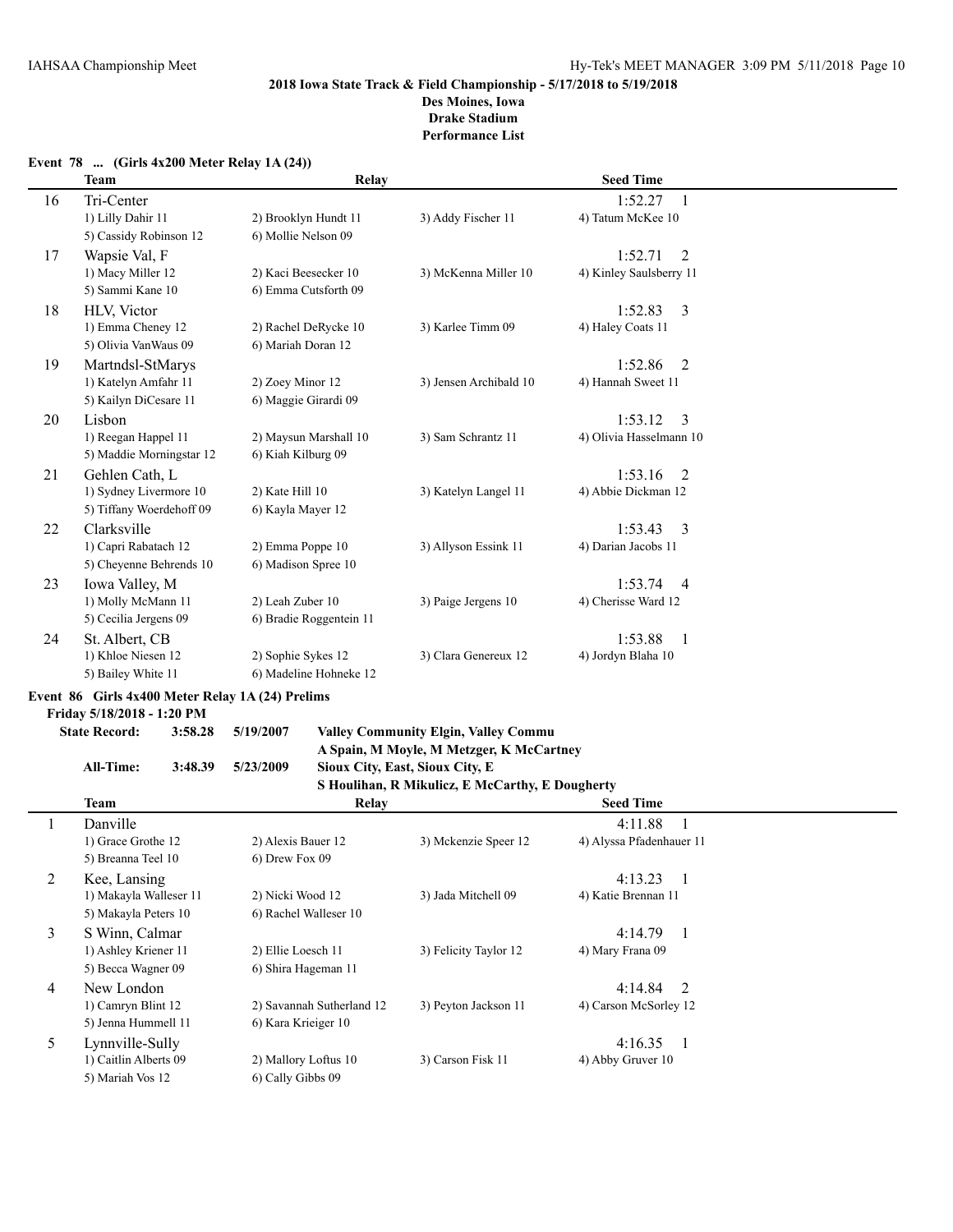**Performance List**

|  |  |  | Event 86  (Girls 4x400 Meter Relay 1A (24) Prelims) |  |  |  |  |  |
|--|--|--|-----------------------------------------------------|--|--|--|--|--|
|--|--|--|-----------------------------------------------------|--|--|--|--|--|

|    | <b>Team</b>              | Relay                     |                         | <b>Seed Time</b>          |  |
|----|--------------------------|---------------------------|-------------------------|---------------------------|--|
| 6  | Tri-Center               |                           |                         | $\mathbf{1}$<br>4:17.04   |  |
|    | 1) Anna Hough 12         | 2) Amanda Brich 10        | 3) Brooklyn Hundt 11    | 4) Lilly Dahir 11         |  |
|    | 5) Mollie Nelson 09      | 6) Presley Pogge 09       |                         |                           |  |
| 7  | Midland, Wyoming         |                           |                         | 4:17.84<br>$\overline{2}$ |  |
|    | 1) Emma Dusanek 11       | 2) Ella Rupp 09           | 3) Ari Hacke 09         | 4) Drew Jensen 11         |  |
|    | 5) Taylor Bahnsen 10     | 6) Kayla Folkers 11       |                         |                           |  |
| 8  | Springville              |                           |                         | 4:18.63<br>3              |  |
|    | 1) Madi Wagaman 12       | 2) Kylie Hanshaw 12       | 3) Nicole Kane 11       | 4) Rylee Menster 12       |  |
|    | 5) Liz Stejskal 09       | 6) Alyssa Jaeger 12       |                         |                           |  |
| 9  | Lisbon                   |                           |                         | 4:19.46<br>$\overline{4}$ |  |
|    | 1) Kiah Kilburg 09       | 2) Reegan Happel 11       | 3) Olivia Hasselmann 10 | 4) Maddie Morningstar 12  |  |
|    | 5) Brynnley Baxa 09      | 6) Sam Schrantz 11        |                         |                           |  |
| 10 | North Linn               |                           |                         | 4:19.77<br>3              |  |
|    | 1) Madisyn Woods 12      | 2) Kaitlyn Sommerfelt 09  | 3) Rachael Caryl 10     | 4) Hannah Bridgewater 10  |  |
|    | 5) Madi Cherry 09        | 6) Natalie Gallery 10     |                         |                           |  |
| 11 | Grundy Center            |                           |                         | 4:19.88<br>-1             |  |
|    | 1) Kyah Luhring 10       | 2) Brooke Flater 11       | 3) Landry Luhring 12    | 4) Hailey Wallis 11       |  |
|    | 5) Sarah Lindeman 11     | 6) Baylee Potkins 11      |                         |                           |  |
| 12 | Cent Lyon                |                           |                         | 4:20.30<br>$\overline{1}$ |  |
|    | 1) Kiley Metzger 10      | 2) Makayla Witt 12        | 3) Callie Yeakel 11     | 4) Elle Petersen 11       |  |
|    | 5) Kiaha Borman 09       | 6) Whitney Waagmeester 09 |                         |                           |  |
| 13 | Saint Ansgar             |                           |                         | 4:20.40<br>2              |  |
|    | 1) Meaghan Davis 09      | 2) Madison Minnis 10      | 3) Addy Carlson 11      | 4) Taylor Hanna 09        |  |
|    | 5) Lauren Bork 09        | 6) Ella Brown 09          |                         |                           |  |
| 14 | Montezuma                |                           |                         | 4:20.42<br>2              |  |
|    | 1) Brianna Massengale 10 | 2) Maddy Mckeag 10        | 3) Cassidy Watts 12     | 4) Shateah Wetering 10    |  |
|    | 5) Riley Gatton 11       | 6) Tessa Geiger 11        |                         |                           |  |
| 15 | Newell-Fonda             |                           |                         | 4:20.66<br>$\overline{2}$ |  |
|    | 1) Maggie Walker 09      | 2) Olivia Larsen 11       | 3) Bailey Sievers 09    | 4) Ella Larsen 09         |  |
|    | 5) Megan Morenz 10       | 6) Camryn Wilken 11       |                         |                           |  |
| 16 | W Monona                 |                           |                         | 4:21.76<br>2              |  |
|    | 1) Tayah Struble 09      | 2) Alexis Anderson 10     | 3) Ariel Rotnicke 11    | 4) Mallory McCall 09      |  |
|    | 5) Abbey Jamison 12      | 6) Hannah Miller 09       |                         |                           |  |
| 17 | <b>Belle Plaine</b>      |                           |                         | 4:21.78<br>3              |  |
|    | 1) Ashton Bohlen 11      | 2) Shaylee Dodd 11        | 3) Taylor Plumb 10      | 4) Laura Toennies 10      |  |
|    | 5) Emma Willett 10       | 6) Grace Parrott 12       |                         |                           |  |
| 18 | <b>IKM-Manning</b>       |                           |                         | 4:22.08<br>1              |  |
|    | 1) Kia Rassmussen 12     | 2) Payton Sporrer 12      | 3) Alexa Ahrenholtz 09  | 4) Gabby Cadwell 11       |  |
|    | 5) Jodi Opperman 11      | 6) Shyanne Sporrer 12     |                         |                           |  |
| 19 | Iowa Valley, M           |                           |                         | 4:22.98 4                 |  |
|    | 1) Molly McMann 11       | 2) Andrea Healey 11       | 3) Leah Zuber 10        | 4) Cherisse Ward 12       |  |
|    | 5) Cecilia Jergens 09    |                           |                         |                           |  |
| 20 | Nwood-Kensett            |                           |                         | 4:23.78<br>$\overline{3}$ |  |
|    | 1) Ivy Rollene 12        | 2) Josie Einertson 11     | 3) Mackenzi Duvall 12   | 4) Raquel Robinson 12     |  |
|    | 5) Taylor Jorgensen 12   | 6) Kayla Senne 09         |                         |                           |  |
| 21 | <b>Bishop Garrigan</b>   |                           |                         | 4:24.17<br>$\overline{3}$ |  |
|    | 1) Laurel Degen 11       | 2) Maddie Meister 10      | 3) Jenna Boelter 12     | 4) Livia Miller 12        |  |
|    | 5) Kaylyn Meyers 09      | 6) Emma Thul 11           |                         |                           |  |
| 22 | Gehlen Cath, L           |                           |                         | 4:25.02<br>3              |  |
|    | 1) Katelyn Langel 11     | 2) Kate Hill 10           | 3) Sydney Livermore 10  | 4) Abbie Dickman 12       |  |
|    | 5) Kayla Mayer 12        | 6) Molly Roder 09         |                         |                           |  |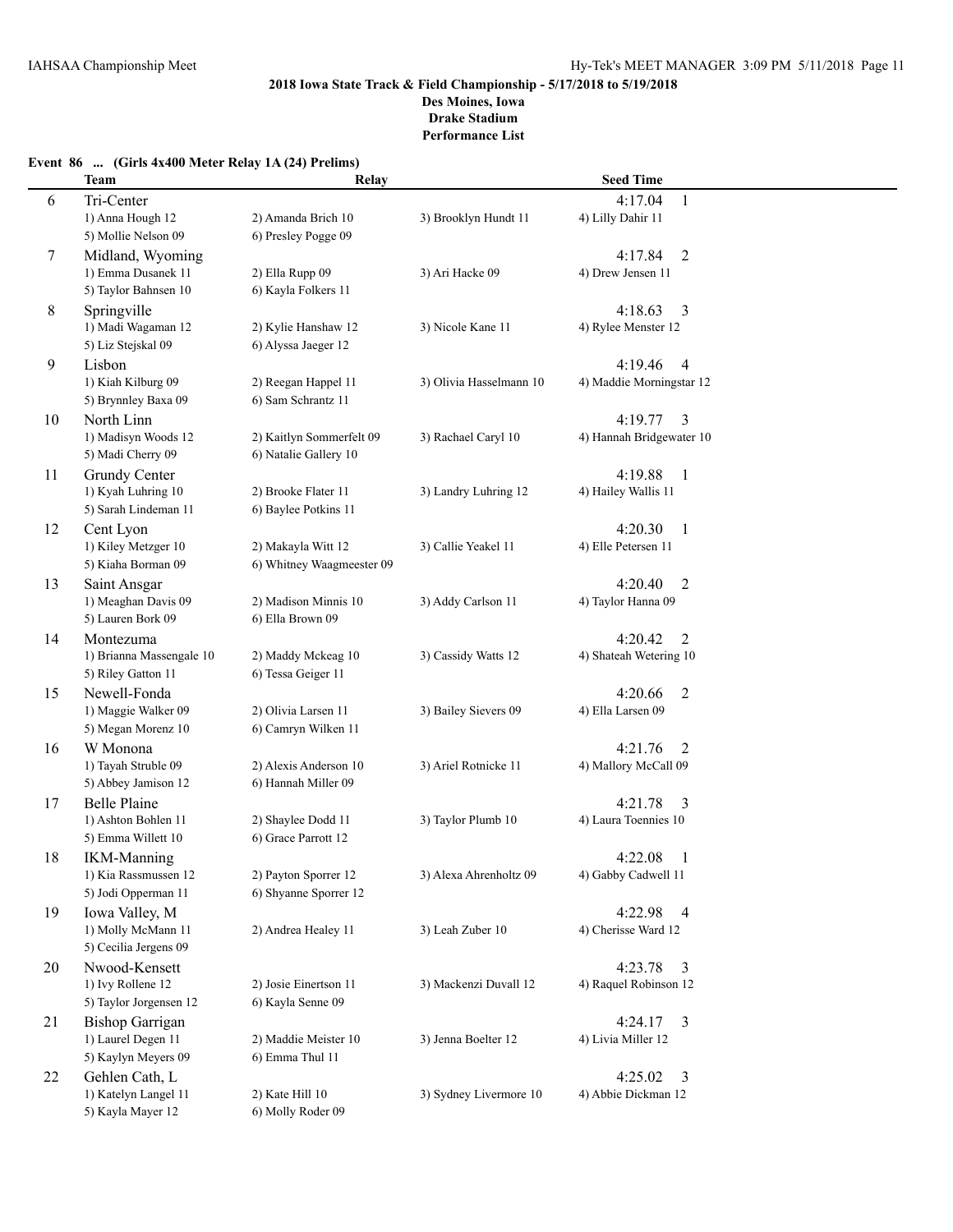### **2018 Iowa State Track & Field Championship - 5/17/2018 to 5/19/2018 Des Moines, Iowa**

# **Drake Stadium**

**Performance List**

### **Event 86 ... (Girls 4x400 Meter Relay 1A (24) Prelims)**

5) Aubrey Eick 09 6) Chloe Matthews 09

5) Alyssa Hames 09 6) Katelyn Pfaltzgraff 09

5) Emma Beerman 09 6) Cassidy Branning 12

5) Renae Hasselbusch 10 6) Sam Bennett 10

5) Amanda Koos 12 6) Kelsey Gerlach 10

5) Kaylee Zweigart 11 6) Alissa Stiles 09

5) Irelynn Harms 09 6) Ella Larsen 09

5) Madi Cherry 09

|    | Team                                     |                         | Relay                                           | <b>Seed Time</b>          |  |
|----|------------------------------------------|-------------------------|-------------------------------------------------|---------------------------|--|
| 23 | Sidney                                   |                         |                                                 | 4:27.01<br>1              |  |
|    | 1) Maddy Duncan 10                       | 2) Jaden Daffer 11      | 3) Savannah Hall 10                             | 4) Caitlyn Ward 11        |  |
|    | 5) Camryn McClintock 11                  | 6) Presley Brumbaugh 10 |                                                 |                           |  |
| 24 | Earlham                                  |                         |                                                 | 4:27.84<br>-1             |  |
|    | 1) Katie Noah 09                         | 2) Rachel Luke 11       | 3) Tara Leporte 11                              | 4) Rachel Smith 10        |  |
|    | 5) Alli Boyle 09                         | 6) Emma Jensen 09       |                                                 |                           |  |
|    | Event 94 Girls 4x800 Meter Relay 1A (24) |                         |                                                 |                           |  |
|    | Thursday 5/17/2018 - 11:20 AM            |                         |                                                 |                           |  |
|    | <b>State Record:</b><br>9:28.33          | 5/17/2007               | <b>Valley Community Elgin, Valley Community</b> |                           |  |
|    |                                          |                         | A Spain, M Moyle, D Bushman, K McCartney        |                           |  |
|    | <b>All-Time:</b><br>9:09.09              | 2001                    | <b>Iowa City West, Iowa City West</b>           |                           |  |
|    | <b>Team</b>                              |                         | Relay                                           | <b>Seed Time</b>          |  |
| 1  | Central, Elkader                         |                         |                                                 | 10:11.17<br>1             |  |
|    | 1) Ciera Deitchler 11                    | 2) Deserai Weber 12     | 3) Riley Schroeder 10                           | 4) Jasmine Mueller 10     |  |
|    | 5) Danielle Weber 10                     | 6) Zoe Barker 10        |                                                 |                           |  |
| 2  | Hudson                                   |                         |                                                 | 10:11.90                  |  |
|    | 1) Sophie Selenke 10                     | 2) Morgan Hansen 10     | 3) Naomi Henderson 10                           | 4) Jessica Regenwether 09 |  |
|    | 5) Jenna Twait 10                        | 6) Lexi Bergmeier 10    |                                                 |                           |  |
| 3  | S Winn, Calmar                           |                         |                                                 | 10:12.81                  |  |
|    | 1) Becca Wagner 09                       | 2) Olivia Massman 11    | 3) Felicity Taylor 12                           | 4) Ashley Kriener 11      |  |
|    | 5) Shira Hageman 11                      | 6) Mary Frana 09        |                                                 |                           |  |
| 4  | Central City                             |                         |                                                 | 10:17.58<br>2             |  |
|    | 1) Sariann Uhlenkamp 11                  | 2) Jacklyn Whitson 11   | 3) Janelle Staal 11                             | 4) Emily Staal 10         |  |
|    | 5) Alyssa Silver 11                      | 6) Evah Owens 09        |                                                 |                           |  |
| 5  | WB-Mallard                               |                         |                                                 | 10:17.84<br>1             |  |
|    | 1) Ashlyn Banwart 12                     | 2) Monika Fehr 09       | 3) Emma Thatcher 12                             | 4) Rachel Fehr 09         |  |
|    | 5) Isabell Gert 11                       |                         |                                                 |                           |  |
| 6  | Nashua-Plainfld                          |                         |                                                 | 10:19.18<br>2             |  |

1) Kylie Laube 12 2) Faith Carpenter 10 3) Kaylee Cerwinske 12 4) Emma Sinnwell 12

7 AGWSR 10:20.06 2 1) Mandy Willems 12 2) Haley Bakker 12 3) Ali Gerbracht 10 4) Aubrie Fisher 11

8 IKM-Manning 10:24.81 1 1) Kia Rassmussen 12 2) Payton Sporrer 12 3) Shyanne Sporrer 12 4) Gabby Cadwell 11

9 Lisbon 10:25.09 1 1) Maddie Morningstar 12 2) Grace Morningstar 10 3) Brynnley Baxa 09 4) Kiah Kilburg 09

10 Marquette Cath 10:26.21 3 1) Annika Frank 12 2) Ashley Koos 12 3) Paige Lampe 12 4) Halle Kilburg 10

11 Earlham 10:26.41 1 1) Katie Noah 09 2) Kirsten Boyle 09 3) Molli Davis 09 4) Rachel Luke 11

12 Newell-Fonda 10:27.25 2 1) Olivia Larsen 11 2) Camryn Wilken 11 3) Megan Morenz 10 4) Bailey Sievers 09

13 North Linn 10:30.17 4

1) Madisyn Woods 12 2) Kaitlyn Sommerfelt 09 3) Sydney Burke 10 4) Hannah Bridgewater 10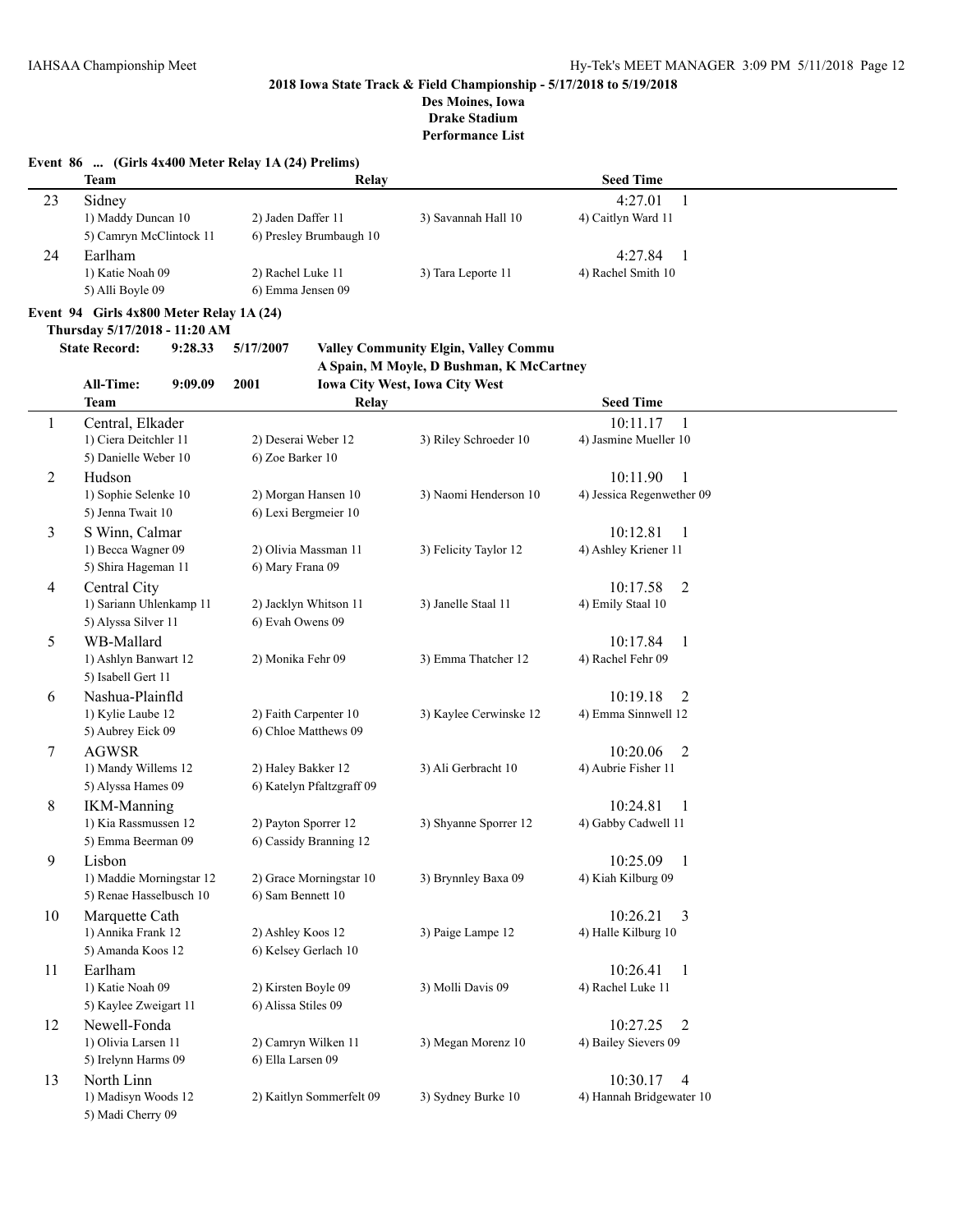### **Event 94 ... (Girls 4x800 Meter Relay 1A (24))**

|    | <b>Team</b>                | Relay                    |                     | <b>Seed Time</b>           |  |
|----|----------------------------|--------------------------|---------------------|----------------------------|--|
| 14 | Graet-T/Ruth-Ayr           |                          |                     | 3<br>10:33.34              |  |
|    | 1) Emily Chicoine 10       | 2) Taylor Park 12        | 3) Anna Sorenson 12 | 4) Madison Norris 12       |  |
|    | 5) Madie Hough 10          | 6) Emma Heinrichs 11     |                     |                            |  |
| 15 | Clarksville                |                          |                     | 10:34.39<br>3              |  |
|    | 1) Janet Borchardt 10      | 2) Bailey Myers 11       | 3) Kori Wedeking 10 | 4) Allyson Essink 11       |  |
|    | 5) Madison Spree 10        | 6) Kylie Smith 11        |                     |                            |  |
| 16 | <b>Belle Plaine</b>        |                          |                     | 10:34.89<br>$\overline{1}$ |  |
|    | 1) Emma Willett 10         | 2) Lilly Parrott 10      | 3) Grace Parrott 12 | 4) Ashton Bohlen 11        |  |
|    | 5) Kieran Holmberg 09      | 6) Nicholaa Phillippe 09 |                     |                            |  |
| 17 | St. Albert, CB             |                          |                     | 10:37.77<br>$\overline{1}$ |  |
|    | 1) Sophie Sykes 12         | 2) Clara Genereux 12     | 3) Bailey White 11  | 4) Gracie Springman 11     |  |
|    | 5) Olivia Barnes 10        | 6) Grace Cox 12          |                     |                            |  |
| 18 | <b>Boyer Valley</b>        |                          |                     | 10:38.46<br>$\overline{1}$ |  |
|    | 1) Erin Weber 12           | 2) Marie Hanigan 10      | 3) Katlyn Tremel 11 | 4) Kylie Petersen 09       |  |
|    | 5) Abby Burkhart 11        | 6) Carly Lehan 10        |                     |                            |  |
| 19 | <b>Baxter</b>              |                          |                     | 10:39.47<br>2              |  |
|    | 1) Lauren Ratliff 11       | 2) Ashlee Johnson 12     | 3) Holly Jessen 10  | 4) Brenna Thomson 11       |  |
|    | 5) Kailee Conradi 09       | 6) Mary Schabilion 12    |                     |                            |  |
| 20 | Lawton-Bronson             |                          |                     | 10:40.90<br>2              |  |
|    | 1) Lilly Teager 10         | 2) Bailey McKenna 10     | 3) Kaitlyn Ricke 11 | 4) Sloane Harris 11        |  |
|    | 5) Sierra Ameen 09         | 6) Lillie Rohan 10       |                     |                            |  |
| 21 | MMC/RU                     |                          |                     | 10:42.24<br>$\overline{4}$ |  |
|    | 1) Aspen Woodall 12        | 2) Faith Olson 10        | 3) Jaylen Bork 09   | 4) Kaylee Colling 12       |  |
|    | 5) Kaitlyn Goth 10         | 6) Haley Schwarz 10      |                     |                            |  |
| 22 | Madrid                     |                          |                     | 10:42.51<br>$\overline{2}$ |  |
|    | 1) Alex Jacobs 11          | 2) Arabella Hau 11       | 3) Lauren Horn 10   | 4) Shelbi Raymond 11       |  |
|    | 5) Veronica Bogenschutz 10 | 6) Trinity Heeren 12     |                     |                            |  |
| 23 | Riverside, Oak             |                          |                     | 10:43.57<br>2              |  |
|    | 1) Alexis Post 11          | 2) Ari McGlade 09        | 3) Sydney Holub 09  | 4) Gracie Bluml 10         |  |
|    | 5) Jacey Kallsen 12        | 6) Jadyn Achenbach 10    |                     |                            |  |
| 24 | Saint Ansgar               |                          |                     | 3<br>10:44.15              |  |
|    | 1) Lauren Bork 09          | 2) Shelby Heimer 10      | 3) Hali Anderson 09 | 4) Addy Witt 10            |  |
|    | 5) Jessica Gonnerman 12    | 6) Sam Hemann 11         |                     |                            |  |

## **Event 108 Girls 800 Sprint Medley 1A (24)**

**Saturday 5/19/2018 - 9:00 AM State Record: 1:48.80** 

| te Record: | 1:48.80 | 5/23/2015 | Hudson, Hudson                             |
|------------|---------|-----------|--------------------------------------------|
|            |         |           | L Kolterman, A Mosley, D Reicherts, M Bell |
| All-Time:  | 1:44.89 | 5/23/2015 | <b>Pleasant Valley, Pleasant Valley</b>    |
|            |         |           | E Paul. J Simon. E Whicham. A Swanson      |

|                | E Faul, J Shilon, E Whigham, A Swallson |                        |                     |                          |  |  |  |
|----------------|-----------------------------------------|------------------------|---------------------|--------------------------|--|--|--|
|                | Team                                    | Relay                  |                     | <b>Seed Time</b>         |  |  |  |
|                | Danville                                |                        |                     | 1:50.21                  |  |  |  |
|                | 1) Grace Grothe 12                      | 2) Alexis Bauer 12     | 3) Kathryn Luers 12 | 4) Alyssa Pfadenhauer 11 |  |  |  |
|                | 5) Kaley Eisenmann 10                   | 6) BreAnn Yaley 10     |                     |                          |  |  |  |
| $\overline{ }$ | <b>HLV.</b> Victor                      |                        |                     | 1:51.01                  |  |  |  |
|                | 1) Emma Cheney 12                       | 2) Rachel DeRycke 10   | 3) Haley Coats 11   | 4) Macie Boots 11        |  |  |  |
|                | 5) Mariah Doran 12                      | 6) Morgan Rhinehart 10 |                     |                          |  |  |  |
|                | Montezuma                               |                        |                     | 1:51.46<br>- 2           |  |  |  |
|                | 1) Brianna Massengale 10                | 2) Riley Gatton 11     | 3) Cassidy Watts 12 | 4) Shateah Wetering 10   |  |  |  |
|                | 5) Hanna Jones 12                       | 6) Aoife Lyons 12      |                     |                          |  |  |  |
|                |                                         |                        |                     |                          |  |  |  |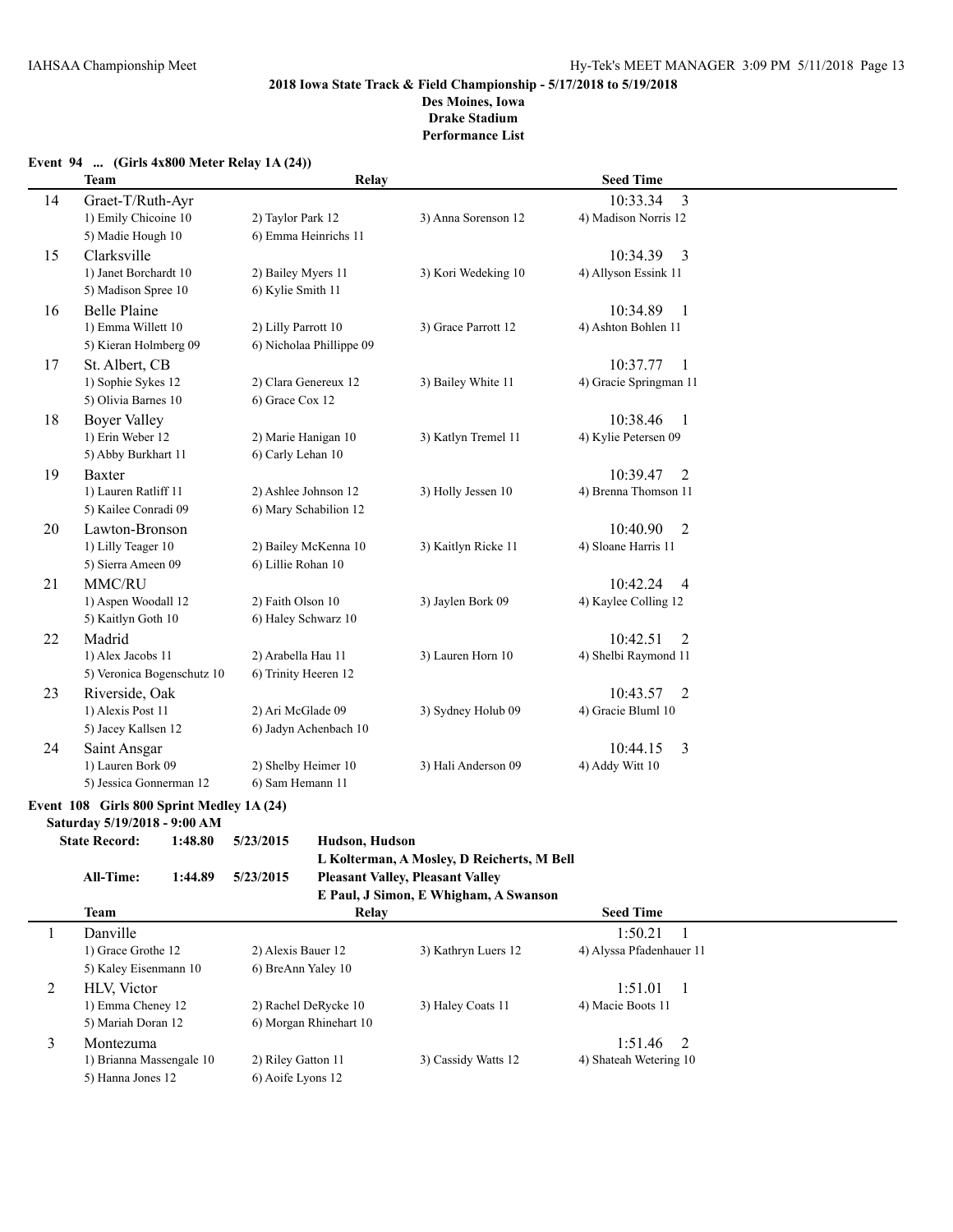# **2018 Iowa State Track & Field Championship - 5/17/2018 to 5/19/2018 Des Moines, Iowa**

**Drake Stadium Performance List**

### **Event 108 ... (Girls 800 Sprint Medley 1A (24))**

|                | <b>Team</b>                                   | Relay                                    |                        | <b>Seed Time</b>                  |  |
|----------------|-----------------------------------------------|------------------------------------------|------------------------|-----------------------------------|--|
| $\overline{4}$ | Alburnett                                     |                                          |                        | 1:52.76<br>1                      |  |
|                | 1) Kylie Volesky 11                           | 2) Remington Comried 11                  | 3) Maddy Schuchmann 11 | 4) Madison Osborn 11              |  |
|                | 5) Elise Smith 11                             | 6) Megan Neighbor 09                     |                        |                                   |  |
| 5              | <b>Grundy Center</b>                          |                                          |                        | 1:52.97<br>-1                     |  |
|                | 1) Landry Luhring 12                          | 2) Brooke Flater 11                      | 3) Kyah Luhring 10     | 4) Hailey Wallis 11               |  |
|                | 5) Sarah Lindeman 11                          | 6) Baylee Potkins 11                     |                        |                                   |  |
| 6              | Central, Elkader                              |                                          |                        | 1:53.11<br>2                      |  |
|                | 1) Gabrielle Lenth 12                         | 2) Maddy Wille 09                        | 3) Mary Kate Wille 11  | 4) Ciera Deitchler 11             |  |
|                | 5) Riley Schroeder 10                         | 6) McKenna Jaster 09                     |                        |                                   |  |
| 7              | New London                                    |                                          |                        | 1:53.30<br>$\overline{2}$         |  |
|                | 1) Jenna Hummell 11                           | 2) Kara Krieiger 10                      | 3) Carson McSorley 12  | 4) Savannah Sutherland 12         |  |
|                | 5) Sophie Lounsbury 11                        | 6) Peyton Jackson 11                     |                        |                                   |  |
| 8              | Sioux Ctrl, SR                                |                                          |                        | 1:53.37<br>$\mathbf{1}$           |  |
|                | 1) Kally Fahnlander 10                        | 2) Erin Strohmeyer 12                    | 3) Maggie Mueller 10   | 4) Regan Sylvester 12             |  |
|                | 5) Dannielle Boettcher 12                     | 6) Shera Smith 12                        |                        |                                   |  |
| 9              | <b>Easton Valley</b>                          |                                          |                        | 1:53.57<br>3                      |  |
|                | 1) Kelsey Feller 12                           | 2) Sydney Stoll 10                       | 3) Hailey Messerich 12 | 4) Sara Kilburg 11                |  |
|                | 5) Paige Thines 09                            | 6) Maddi Klemme 09                       |                        |                                   |  |
| 10             | North Linn                                    |                                          |                        | 1:53.68<br>4                      |  |
|                | 1) Emily Anderson 12                          | 2) Anna LeGrand 12                       | 3) Ashley Tull 12      | 4) Hannah Bridgewater 10          |  |
|                | 5) Madisyn Woods 12                           | 6) Madi Cherry 09                        |                        |                                   |  |
| 11             | Saint Ansgar                                  |                                          |                        | 1:54.30<br>$\overline{1}$         |  |
|                | 1) Gabby Finberg 11                           | 2) Kirsten Boerjan 09                    | 3) Chelsey Huisman 12  | 4) Taylor Hanna 09                |  |
|                | 5) Meaghan Davis 09                           |                                          |                        |                                   |  |
| 12             | N Mahaska                                     |                                          |                        | 1:55.12<br>3                      |  |
|                | 1) Morgan Yang 12                             | 2) Bailey Ferguson 12                    | 3) Mallory Klinker 12  | 4) Jadelyn Williams 12            |  |
|                | 5) Kaylah Yang 10                             | 6) Alex Knockel 10                       |                        |                                   |  |
| 13             | Tri-Center                                    |                                          |                        | 1:55.27<br>1                      |  |
|                | 1) Cassidy Robinson 12<br>5) Mollie Nelson 09 | 2) Addy Fischer 11<br>6) Pearl Huddle 09 | 3) Tatum McKee 10      | 4) Amanda Brich 10                |  |
|                |                                               |                                          |                        |                                   |  |
| 14             | WB-Mallard<br>1) Ashlyn Banwart 12            | 2) Isabell Gert 11                       | 3) Emma Thatcher 12    | 1:55.50<br>2<br>4) Rachel Fehr 09 |  |
|                | 5) Tori Fogarty 09                            |                                          |                        |                                   |  |
|                |                                               |                                          |                        | 1:55.56<br>1                      |  |
| 15             | Nodaway Vall<br>1) Jena Yonker 09             | 2) Sadie Marnin 12                       | 3) Lexi Shike 09       | 4) Reagan Weinheimer 10           |  |
|                | 5) Mallory Kuhns 10                           | 6) Joslyn Christensen 11                 |                        |                                   |  |
| 16             | Janesville                                    |                                          |                        | 1:55.75<br>2                      |  |
|                | 1) Lilly Nielsen 11                           | 2) Briana Baker-Bruce 11                 | 3) Alisa Bengen 11     | 4) Lily Liekweg 11                |  |
|                | 5) Bailey Hoff 10                             | 6) Grace Hovenga 11                      |                        |                                   |  |
| 17             | Kee, Lansing                                  |                                          |                        | 1:55.76<br>$\overline{5}$         |  |
|                | 1) Nicki Wood 12                              | 2) Kendra Cooper 12                      | 3) Makayla Walleser 11 | 4) Jada Mitchell 09               |  |
|                | 5) Katie Brennan 11                           | 6) Makayla Peters 10                     |                        |                                   |  |
| 18             | W Monona                                      |                                          |                        | $1:55.77$ 2                       |  |
|                | 1) Kloie Lester 09                            | 2) Jasmine Gaukel 11                     | 3) Ariel Rotnicke 11   | 4) Mallory McCall 09              |  |
|                | 5) Tayah Struble 09                           | 6) Hailey Phelps 09                      |                        |                                   |  |
| 19             | St. Albert, CB                                |                                          |                        | 1:55.86<br>$\mathbf{1}$           |  |
|                | 1) Khloe Niesen 12                            | 2) Bailey White 11                       | 3) Jordyn Blaha 10     | 4) Clara Genereux 12              |  |
|                | 5) Sophie Sykes 12                            | 6) Gracie Springman 11                   |                        |                                   |  |
| 20             | Springville                                   |                                          |                        | 1:56.56<br>3                      |  |
|                | 1) Kali Spicer 11                             | 2) Megan Pierson 09                      | 3) Madi Wagaman 12     | 4) Rylee Menster 12               |  |
|                | 5) Sami Johnson 12                            | 6) Nicole Kane 11                        |                        |                                   |  |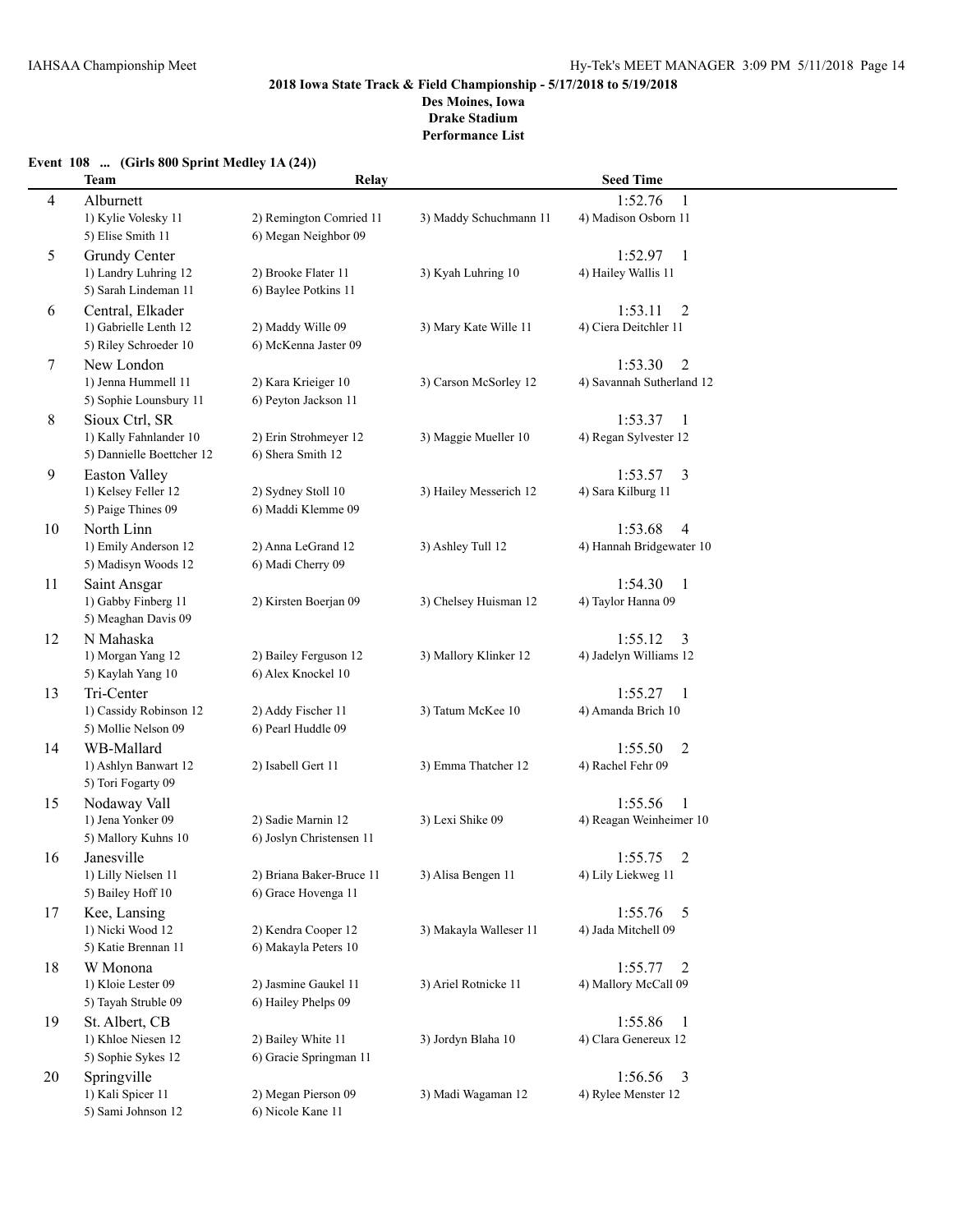# **Des Moines, Iowa**

**Drake Stadium Performance List**

**Event 108 ... (Girls 800 Sprint Medley 1A (24)) Team Relay Seed Time** 21 Wapsie Val, F 1:56.58 3 1) Macy Miller 12 2) McKenna Miller 10 3) Kaci Beesecker 10 4) Kinley Saulsberry 11 5) Sammi Kane 10 6) Emma Cutsforth 09 22 Lynnville-Sully 1:56.62 4<br>1) Kaleah Ehresman 10 2) Jatava Mever 12 3) Carson Fisk 11 4) Caitlin Alberts 09 1) Kaleah Ehresman 10 5) Camryn Russell 12 6) Mallory Loftus 10 23 Tripoli 1:56.74 4 1) Samara Harms 11 2) Sadie Bobst 11 3) Brianna Lobeck 10 4) Ellie Steere 10 5) Olivia Miller 10 6) Natalie Eick 12 24 Earlham 1:57.05 1 1) Marina Brightman 12 2) Kelcie Hale 12 3) Kaitlynn Nielsen 10 4) Rachel Luke 11 5) Tara Leporte 11 6) Rachel Smith 10 **Event 116 Girls High Jump 1A (24) Friday 5/18/2018 - 11:30 AM State Record: 5-08.25 5/18/2012 Chaley Rath, Treynor All-Time: 6-01 2010 Hannah Willms, Dike-New Hartford Name Year School Seed Mark** 1 Lexi Jones 12 West Fork 5-05.00 1 2 Emma Atwood 11 Cent Decatur 5-04.00 1 3 Kenzie Mantz 11 Belle Plaine 5-02.00 1 4 Briana Baker-Bruce 11 Janesville 5-00.00 1<br>5 Mckenzie Speer 12 Danville 5-00.00 1 5 Mckenzie Speer 12 Danville 5-00.00 1 6 Lauryn Hill 10 Colo-Nesco 5-00.00 2 7 Shelby Conger 10 Montezuma 5-00.00 2 8 Hope Steinberger 10 North Union 5-00.00 1 9 Zoey Minor 12 Martndsl-StMarys 4-10.00 3 10 Savannah Sutherland 12 New London 4-10.00 3 11 Naja Jones 12 Wayne, Corydon 4-10.00 2 12 Jordan Swenson 09 West Fork 4-10.00 4 13 Acey Jellison 11 Seymour 4-10.00 4 14 Alyssa Jaeger 12 Springville 4-10.00 2 15 Sutton Schlumbohm 10 Cent Lyon 4-10.00 2 16 Jade Jackson 09 CAM, Anita 4-10.00 1 17 Janet Borchardt 10 Clarksville 4-10.00 2 18 Kenedie Gabrielson 09 Belmond-Klemme 4-10.00 2 19 Addison McMurray 09 Belmond-Klemme 4-10.00 2 20 Jada Mitchell 09 Kee, Lansing 4-10.00 2 21 Makayla Walleser 11 Kee, Lansing 4-10.00 1 22 Bailey Hauschild 12 Fremont-Mills 4-10.00 1 23 Grace Hovenga 11 Janesville 4-10.00 3 24 Haley Williams 10 Lawton-Bronson 4-09.00 1 **Event 124 Girls Long Jump 1A (24) Thursday 5/17/2018 - 11:30 AM State Record: 18-08.50 5/15/2008 Jennifer Jorgensen, Southeast We All-Time: 19-10.25 2014 Lexus Lovan, Urbandale Name Year School Seed Mark** 1 Emily Yahnke 10 Highland 17-03.00 1

2 Reegan Happel 11 Lisbon 16-08.00 2 3 Rylee Menster 12 Springville 16-07.50 3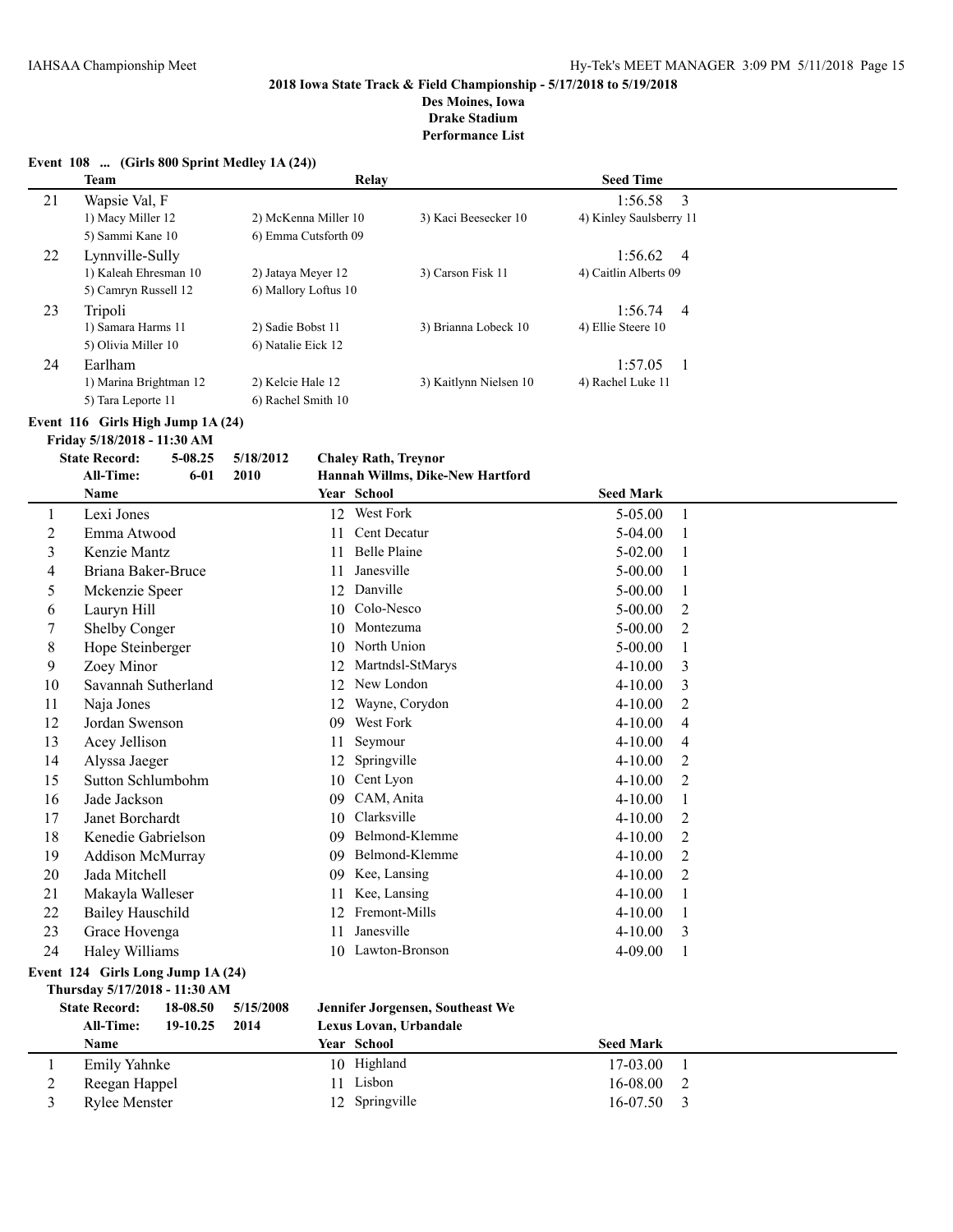**Des Moines, Iowa Drake Stadium**

**Performance List**

### **Event 124 ... (Girls Long Jump 1A (24))**

|    | Name               |     | Year School     | <b>Seed Mark</b> |                |
|----|--------------------|-----|-----------------|------------------|----------------|
| 4  | Grace Elvert       | 11  | C-Wheatland     | 16-06.00         | $\overline{4}$ |
| 5  | Erin Flattery      | 11  | St. Edmond, FD  | 16-05.50         |                |
| 6  | Maddy Duncan       | 10  | Sidney          | 16-05.00         |                |
|    | Haylee Fortune     | 12  | Wayne, Corydon  | 16-03.50         |                |
| 8  | Kiana Appley       | 12  | Akron-Westfield | 16-01.50         |                |
| 9  | Clara Schaaf       | 12  | Fremont-Mills   | 16-01.50         | 2              |
| 10 | Lily Liekweg       | 11  | Janesville      | 16-01.25         |                |
| 11 | Kyah Luhring       | 10  | Grundy Center   | 16-00.75         | 2              |
| 12 | Nicki Wood         | 12  | Kee, Lansing    | 15-11.75         |                |
| 13 | Maggie Walker      | 09. | Newell-Fonda    | 15-11.00         |                |
| 14 | Riley Bell         | 10  | Cent Decatur    | 15-09.75         | 2              |
| 15 | Brianna Massengale | 10  | Montezuma       | 15-09.25         | $\mathfrak{D}$ |
| 16 | Sailor Hinegardner | 12  | Baxter          | 15-09.25         |                |
| 17 | Leah Zuber         | 10  | Iowa Valley, M  | 15-07.75         | 3              |
| 18 | Jocelyn Amos       | 10  | Griswold        | 15-07.00         | 3              |
| 19 | Gabrielle Moellers | 12  | Starmont        | 15-06.25         | 3              |
| 20 | Bella Johnson      | 09  | Lawton-Bronson  | 15-06.25         | 2              |
| 21 | Cherisse Ward      | 12  | Iowa Valley, M  | $15 - 05.00$     | 4              |
| 22 | Aly Stokes         | 11  | Highland        | 15-05.00         | 5              |
| 23 | Summer Barthelman  | 11  | Sigourney       | 15-04.50         | 6              |
| 24 | Josie Gansen       | 09  | Riceville       | 14-11.50         |                |

### **Event 132 Girls Discus Throw 1A (24)**

**Friday 5/18/2018 - 9:00 AM**

|    | <b>State Record:</b>  | 137-11 | 2004 |    | <b>Wendy Ausdemore, Tri-Center</b> |
|----|-----------------------|--------|------|----|------------------------------------|
|    | All-Time:             | 179-07 | 2014 |    | Kiana Phelps, KP-WC                |
|    | <b>Name</b>           |        |      |    | Year School                        |
| 1  | Kaitlyn Wilder        |        |      | 11 | Dunkerton                          |
| 2  | Mackenzie Goeller     |        |      | 12 | Wapsie Val, F                      |
| 3  | Sophie Phillips       |        |      | 11 | Fremont-Mills                      |
| 4  | Kendra Cooper         |        |      | 12 | Kee, Lansing                       |
| 5  | Abby Marr             |        |      | 11 | Riceville                          |
| 6  | Brenna Paulson        |        |      | 10 | North Iowa                         |
| 7  | Sammi Kane            |        |      | 10 | Wapsie Val, F                      |
| 8  | Nicole Heeren         |        |      | 12 | North Butler                       |
| 9  | Hailey Gadbaw         |        |      | 11 | Madrid                             |
| 10 | <b>Madison Trimpe</b> |        |      | 11 | <b>English Valleys</b>             |
| 11 | Caitlin Thilges       |        |      | 12 | <b>Bishop Garrigan</b>             |
| 12 | Kenzie Bengtson       |        |      | 12 | North Iowa                         |
| 13 | <b>Taylor Flaig</b>   |        |      | 10 | Tripoli                            |
| 14 | Peyton Turner         |        |      | 12 | MMC/RU                             |
| 15 | Megan Stuhr           |        |      | 10 | Sigourney                          |
| 16 | Stephanie Prather     |        |      | 11 | Hudson                             |
| 17 | Kendra Fichter        |        |      | 11 | Fremont-Mills                      |
| 18 | Kennedy Thines        |        |      | 12 | Easton Valley                      |
| 19 | <b>Kassidy Reicks</b> |        |      | 12 | Turkey Val, JJ                     |
| 20 | Chloe Severson        |        |      | 12 | Kee, Lansing                       |
| 21 | Kylie Sherwood        |        |      | 12 | Martndsl-StMarys                   |

| <b>Wendy Ausdemore, Tri-Center</b> |  |
|------------------------------------|--|
|------------------------------------|--|

|  | Kiana Phelps, KP-WC |
|--|---------------------|
|--|---------------------|

|    | <b>Name</b>           |    | Year School            | <b>Seed Mark</b> |   |
|----|-----------------------|----|------------------------|------------------|---|
| 1  | Kaitlyn Wilder        | 11 | Dunkerton              | 133-07           |   |
| 2  | Mackenzie Goeller     | 12 | Wapsie Val, F          | 129-08           | 2 |
| 3  | Sophie Phillips       | 11 | Fremont-Mills          | 128-03           |   |
| 4  | Kendra Cooper         | 12 | Kee, Lansing           | 125-02           |   |
| 5  | Abby Marr             | 11 | Riceville              | 124-04           |   |
| 6  | Brenna Paulson        | 10 | North Iowa             | 121-01           | 2 |
|    | Sammi Kane            | 10 | Wapsie Val, F          | 120-08           | 3 |
| 8  | Nicole Heeren         | 12 | North Butler           | 119-02           | 3 |
| 9  | Hailey Gadbaw         | 11 | Madrid                 | 117-00           |   |
| 10 | <b>Madison Trimpe</b> | 11 | <b>English Valleys</b> | 114-02           |   |
| 11 | Caitlin Thilges       | 12 | <b>Bishop Garrigan</b> | 113-00           |   |
| 12 | Kenzie Bengtson       | 12 | North Iowa             | 112-04           | 4 |
| 13 | Taylor Flaig          | 10 | Tripoli                | 112-02           | 4 |
| 14 | Peyton Turner         | 12 | <b>MMC/RU</b>          | 112-00           | 2 |
| 15 | Megan Stuhr           | 10 | Sigourney              | 110-09           | 2 |
| 16 | Stephanie Prather     | 11 | Hudson                 | 110-06           | 5 |
| 17 | Kendra Fichter        | 11 | Fremont-Mills          | 109-08           | 2 |
| 18 | Kennedy Thines        | 12 | <b>Easton Valley</b>   | 108-08           | 2 |
| 19 | <b>Kassidy Reicks</b> | 12 | Turkey Val, JJ         | 108-01           | 5 |
| 20 | Chloe Severson        | 12 | Kee, Lansing           | 108-00           | 3 |
| 21 | Kylie Sherwood        | 12 | Martndsl-StMarys       | 107-09           |   |
| 22 | Emma Ammons           | 11 | MFL MarMac             | 107-06           | 4 |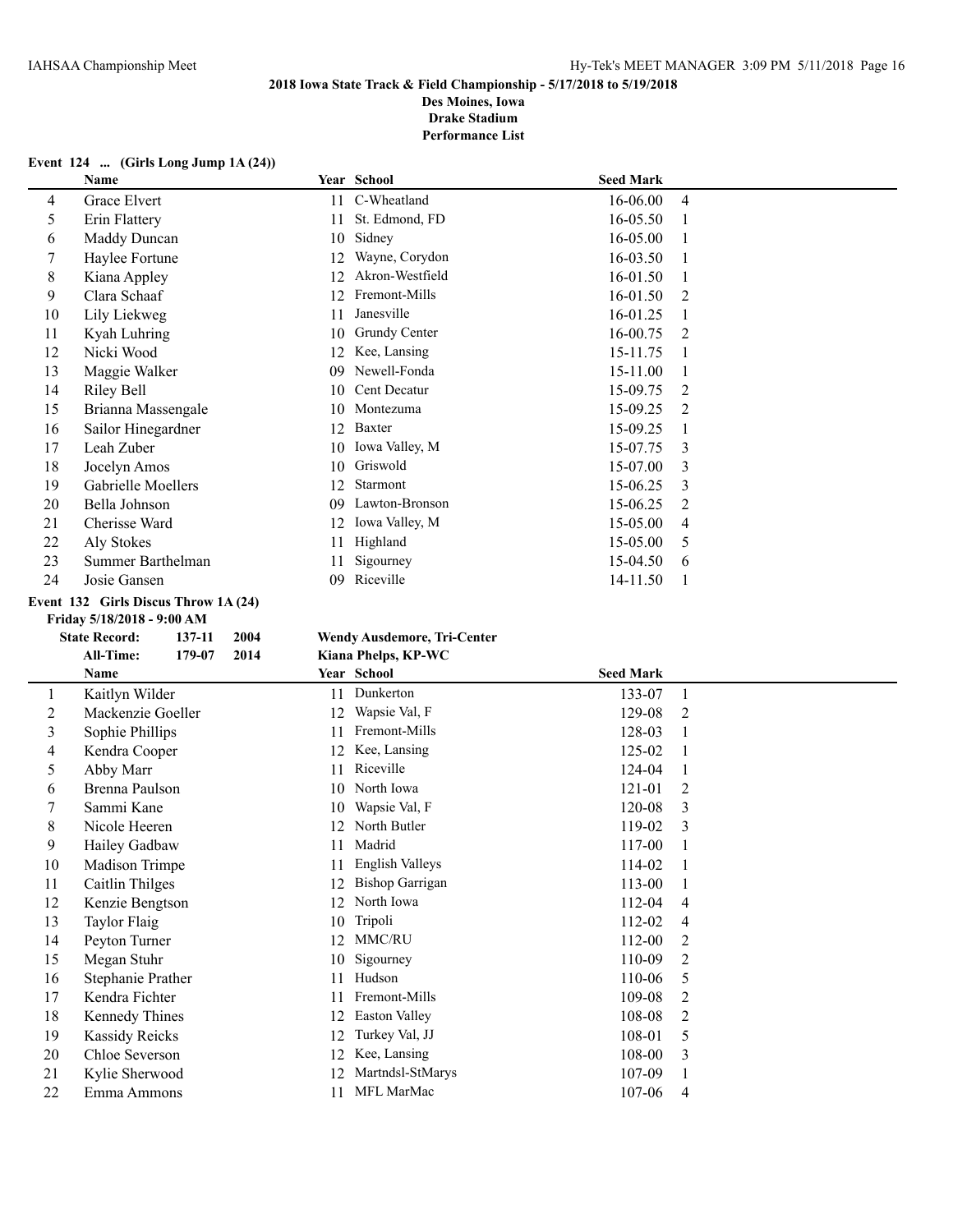**Event 132 ... (Girls Discus Throw 1A (24))**

### **2018 Iowa State Track & Field Championship - 5/17/2018 to 5/19/2018 Des Moines, Iowa**

**Drake Stadium**

**Performance List**

|                  | Name                                    |          |                         |    | Year School            |                                                | <b>Seed Mark</b>      |                |  |
|------------------|-----------------------------------------|----------|-------------------------|----|------------------------|------------------------------------------------|-----------------------|----------------|--|
| 23               | Kaylin Van Ryswyk                       |          |                         |    | 11 Baxter              |                                                | 107-04                | $\mathbf{1}$   |  |
| 24               | <b>Sydney Sherer</b>                    |          |                         |    | 11 W Harrison          |                                                | 105-01                | -1             |  |
|                  | Event 140 Girls Shot Put 1A (24)        |          |                         |    |                        |                                                |                       |                |  |
|                  | Thursday 5/17/2018 - 9:00 AM            |          |                         |    |                        |                                                |                       |                |  |
|                  | <b>State Record:</b>                    | 42-01.25 | 5/19/2011               |    |                        | NiCole Dobernecker, Chtr Oak-Ute               |                       |                |  |
|                  | <b>All-Time:</b>                        | 53-03.50 | 1992                    |    |                        | Paulette Mitchell, Council Bluffs AL           |                       |                |  |
|                  | Name                                    |          |                         |    | Year School            |                                                | <b>Seed Mark</b>      |                |  |
| 1                | Vanessa Hamlett                         |          |                         | 11 | Starmont               |                                                | 40-00.25              | $\mathbf{1}$   |  |
| $\overline{2}$   | Mackenzie Goeller                       |          |                         | 12 | Wapsie Val, F          |                                                | 39-10.25              | $\overline{2}$ |  |
| $\mathfrak{Z}$   | Abby Marr                               |          |                         | 11 | Riceville              |                                                | 39-06.50              | 1              |  |
| $\overline{4}$   | Chloe Severson                          |          |                         | 12 | Kee, Lansing           |                                                | 38-09.75              | $\mathbf{1}$   |  |
| 5                | Lydia Helle                             |          |                         | 10 | Maquoketa Valley       |                                                | 38-05.25              | $\overline{2}$ |  |
| 6                | Ashley Tull                             |          |                         |    | 12 North Linn          |                                                | 38-05.25              | 3              |  |
| $\boldsymbol{7}$ | Kaitlyn Wilder                          |          |                         | 11 | Dunkerton              |                                                | 38-02.25              | 3              |  |
| 8                | Haley Fitzpatrick                       |          |                         |    | 11 Edgewd-Colesburg    |                                                | 38-02.00              | $\overline{4}$ |  |
| 9                | Melissa Deist                           |          |                         |    | 10 Audubon             |                                                | 37-08.50              | 1              |  |
| 10               | Sophie Phillips                         |          |                         |    | 11 Fremont-Mills       |                                                | 37-06.00              | $\mathbf{1}$   |  |
| 11               | Kendra Fichter                          |          |                         | 11 | Fremont-Mills          |                                                | 37-01.00              | $\overline{2}$ |  |
| 12               | Samantha Thompson                       |          |                         | 10 | Westwood, Sloan        |                                                | 37-00.75              | 1              |  |
| 13               | Farrah Lewis                            |          |                         | 10 | Cent Lyon              |                                                | 36-08.25              | 1              |  |
| 14               | Emma Ammons                             |          |                         | 11 | MFL MarMac             |                                                | 36-06.50              | 5              |  |
| 15               | Caitlin Thilges                         |          |                         | 12 | <b>Bishop Garrigan</b> |                                                | 36-05.75              | $\overline{2}$ |  |
| 16               | Grace Heimer                            |          |                         | 12 | Saint Ansgar           |                                                | 36-05.25              | $\overline{2}$ |  |
| 17               | Lexi Lander                             |          |                         | 10 | W Monona               |                                                | 36-04.25              | $\overline{2}$ |  |
| 18               | Hailey Gadbaw                           |          |                         | 11 | Madrid                 |                                                | 36-04.00              | $\overline{2}$ |  |
| 19               | Peyton Turner                           |          |                         |    | 12 MMC/RU              |                                                | 36-00.50              | 3              |  |
| 20               | Dusti Bratrud                           |          |                         |    | 12 Nwood-Kensett       |                                                | 36-00.50              | 3              |  |
| 21               | Nicole Heeren                           |          |                         |    | 12 North Butler        |                                                | 35-09.75              | 4              |  |
| 22               | Anna Hudson                             |          |                         |    | 10 Winfield-Mt. U      |                                                | 34-05.75              | 1              |  |
| 23               | Erin Asche                              |          |                         |    | 10 BCLUW               |                                                | 33-08.75              | 1              |  |
| 24               | Payton Jellison                         |          |                         |    | 12 Seymour             |                                                | 32-07.75              | $\mathbf{1}$   |  |
|                  | Event 148 Girls Distance Medley 1A (24) |          |                         |    |                        |                                                |                       |                |  |
|                  | Friday 5/18/2018 - 9:00 AM              |          |                         |    |                        |                                                |                       |                |  |
|                  | <b>State Record:</b>                    | 4:05.37  | 5/18/2007               |    |                        | North Tama Traer, North Tama T                 |                       |                |  |
|                  |                                         |          |                         |    |                        | B Dinsdale, M Halupnick, S Stoakes, B Dinsdale |                       |                |  |
|                  | All-Time:                               | 3:55.82  | 2017                    |    |                        | <b>Assumption, Davenport, Assumption</b>       |                       |                |  |
|                  | <b>Team</b>                             |          |                         |    | Relay                  |                                                | <b>Seed Time</b>      |                |  |
| 1                | New London                              |          |                         |    |                        |                                                | 4:21.27               | -1             |  |
|                  | 1) Jenna Hummell 11                     |          | 2) Camryn Blint 12      |    |                        | 3) Savannah Sutherland 12                      | 4) Carson McSorley 12 |                |  |
|                  | 5) Sophie Lounsbury 11                  |          | 6) Kara Krieiger 10     |    |                        |                                                |                       |                |  |
| $\overline{2}$   | Kee, Lansing                            |          |                         |    |                        |                                                | 4:24.06               | $\overline{1}$ |  |
|                  | 1) Nicki Wood 12                        |          | 2) Kendra Cooper 12     |    |                        | 3) Makayla Walleser 11                         | 4) Katie Brennan 11   |                |  |
|                  | 5) Jada Mitchell 09                     |          | 6) Makayla Peters 10    |    |                        |                                                |                       |                |  |
| $\mathfrak{Z}$   | S Winn, Calmar                          |          |                         |    |                        |                                                | 4:24.82               | $\overline{1}$ |  |
|                  | 1) Ashley Kriener 11                    |          | 2) Becca Wagner 09      |    |                        | 3) Mary Frana 09                               | 4) Felicity Taylor 12 |                |  |
|                  | 5) Ellie Loesch 11                      |          | 6) Shira Hageman 11     |    |                        |                                                |                       |                |  |
| $\overline{4}$   | Bedford<br>1) Hannah O'Dell 11          |          | 2) Selena Valenzuela 11 |    |                        | 3) Vivian Tracy 09                             | 4:27.91               | $\overline{1}$ |  |
|                  | 5) Loni Russell 11                      |          | 6) Kennedy Weed 09      |    |                        |                                                | 4) Emma Lucas 11      |                |  |
|                  |                                         |          |                         |    |                        |                                                |                       |                |  |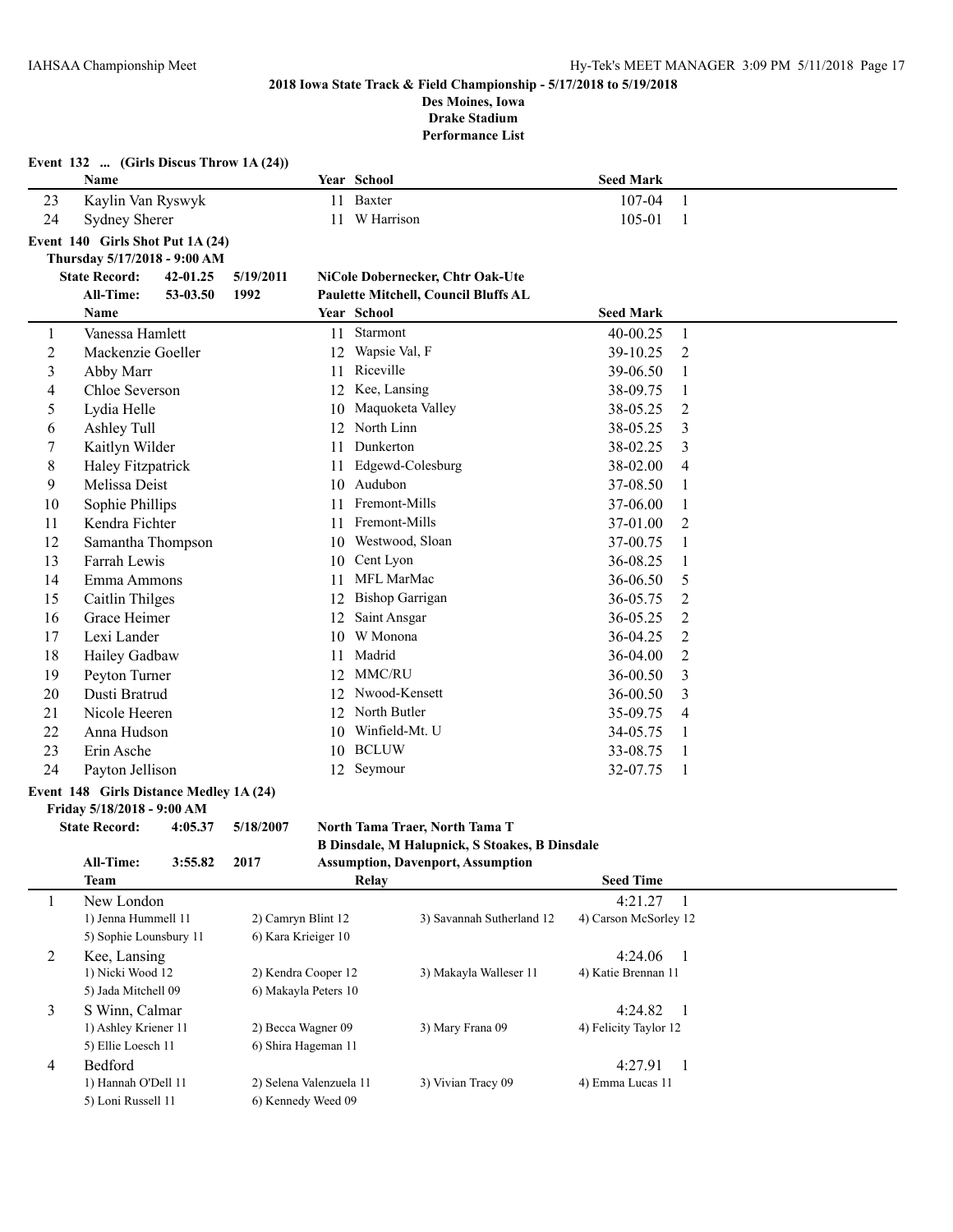**Performance List**

### **Event 148 ... (Girls Distance Medley 1A (24))**

|    | <b>Team</b>                                                        | Relay                                              |                        | <b>Seed Time</b>                                      |  |
|----|--------------------------------------------------------------------|----------------------------------------------------|------------------------|-------------------------------------------------------|--|
| 5  | North Linn<br>1) Emily Anderson 12<br>5) Ashley Tull 12            | 2) Anna LeGrand 12<br>6) Emily Holub 11            | 3) Madisyn Woods 12    | $\overline{2}$<br>4:28.27<br>4) Hannah Bridgewater 10 |  |
| 6  | Tripoli<br>1) Brianna Lobeck 10<br>5) Zoe Semelroth 10             | 2) Samara Harms 11<br>6) Hannah Bernard 09         | 3) Sadie Bobst 11      | 4:28.59<br>-1<br>4) Ellie Steere 10                   |  |
| 7  | B-G-M, Brook<br>1) Marian Coover 10<br>5) Paris Flack 12           | 2) Lyla Kriegel 12<br>6) Kayleigh Holland 12       | 3) Emma Alexander 10   | 4:29.63<br>$\mathbf{1}$<br>4) Rachel Hawkins 10       |  |
| 8  | Hudson<br>1) Jada Gaskill 09<br>5) Sophie Selenke 10               | 2) Kylee Sallee 09<br>6) Tara Jochumsen 10         | 3) Naomi Henderson 10  | 4:30.80<br>$\overline{2}$<br>4) Jenna Twait 10        |  |
| 9  | Nodaway Vall<br>1) Joslyn Christensen 11<br>5) Lexi Shike 09       | 2) Sadie Marnin 12<br>6) Mallory Rhoads 11         | 3) Mallory Kuhns 10    | 4:30.85<br>1<br>4) Reagan Weinheimer 10               |  |
| 10 | Earlham<br>1) Kaitlynn Nielsen 10<br>5) Tara Leporte 11            | 2) Kelcie Hale 12<br>6) Rachel Smith 10            | 3) Katie Noah 09       | 4:30.94<br>1<br>4) Rachel Luke 11                     |  |
| 11 | Saint Ansgar<br>1) Chelsey Huisman 12<br>5) Madison Minnis 10      | 2) Madi Soltau 11<br>6) Gracie Urbatsch 09         | 3) Meaghan Davis 09    | 4:31.27<br>2<br>4) Addy Carlson 11                    |  |
| 12 | Lisbon<br>1) Sam Schrantz 11<br>5) Reegan Happel 11                | 2) Olivia Hasselmann 10<br>6) Madi Schnipkoweit 09 | 3) Kiah Kilburg 09     | 4:33.55<br>$\overline{2}$<br>4) Maddie Morningstar 12 |  |
| 13 | Alburnett<br>1) Elise Smith 11<br>5) Madison Schuster 10           | 2) Maddy Schuchmann 11<br>6) Nicole Smith 11       | 3) Jenna Neighbor 11   | 4:33.92<br>3<br>4) Megan Neighbor 09                  |  |
| 14 | Dunkerton<br>1) Kacey Fettkether 12<br>5) Lily Fettkether 10       | 2) Julia Rindels 10<br>6) Bethany Christians 09    | 3) Macey Tisue 09      | 4:34.53<br>3<br>4) Ashlynn Shimp 10                   |  |
| 15 | N Mahaska<br>1) Mallory Klinker 12<br>5) Kaylah Yang 10            | 2) Bailey Ferguson 12<br>6) Morgan Yang 12         | 3) Jadelyn Williams 12 | 4:34.84<br>2<br>4) Cheyenne Shaw 10                   |  |
| 16 | Central City<br>1) Nyvaeh Bowen 10<br>5) Elise Skelton 10          | 2) Lillie Kramer 10<br>6) Emma Fritcher 09         | 3) Alyssa Silver 11    | 4:34.97<br>$\overline{4}$<br>4) Janelle Staal 11      |  |
| 17 | St. Edmond, FD<br>1) Avery Galles 09<br>5) Josephine Perry 10      | 2) Erin Flattery 11<br>6) Devyn Scott 11           | 3) Aubrey Bemrich 09   | 2<br>4:35.47<br>4) Abby Landwehr 11                   |  |
| 18 | Central, Elkader<br>1) Mary Kate Wille 11<br>5) Jasmine Mueller 10 | 2) Gabrielle Lenth 12<br>6) Danielle Weber 10      | 3) Riley Schroeder 10  | 4:35.99 5<br>4) Deserai Weber 12                      |  |
| 19 | WB-Mallard<br>1) Ashlyn Banwart 12<br>5) Tori Fogarty 09           | 2) Isabell Gert 11                                 | 3) Monika Fehr 09      | 4:36.07<br>$\mathbf{1}$<br>4) Emma Thatcher 12        |  |
| 20 | Nwood-Kensett<br>1) Jaela Parks 10<br>5) Josie Einertson 11        | 2) Mackenzi Duvall 12<br>6) Sarah Pederson 12      | 3) Raquel Robinson 12  | 4:37.78<br>3<br>4) Ivy Rollene 12                     |  |
| 21 | Graet-T/Ruth-Ayr<br>1) Emma Heinrichs 11<br>5) Madie Hough 10      | 2) Toni Alesch 11<br>6) Kristine Brokhaug 12       | 3) Emily Chicoine 10   | 4:38.25<br>2<br>4) Madison Norris 12                  |  |